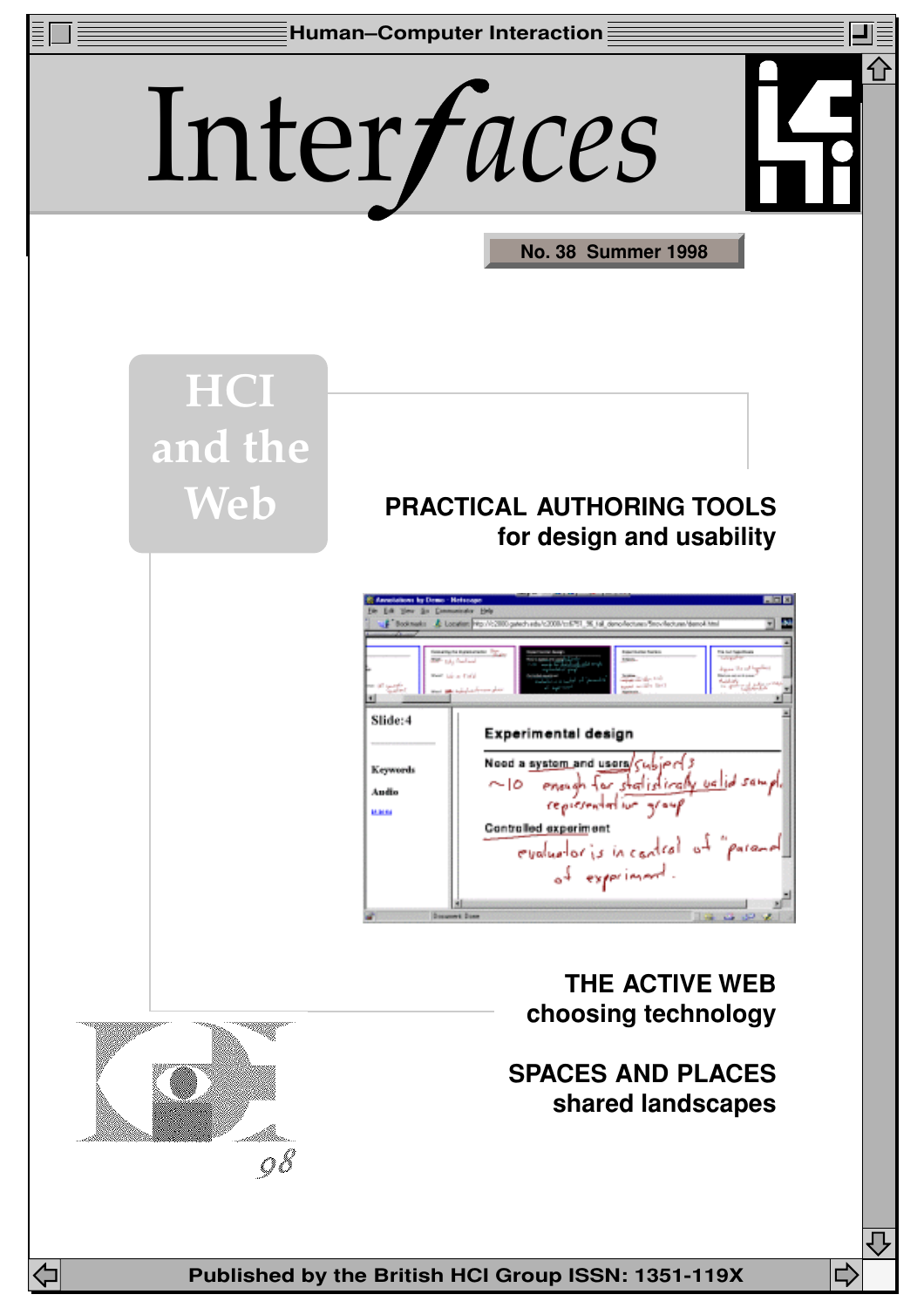- **2 From the HCI98 Chair**
- **3 Editorial**
- **4 Feature Spaces, Places, Landscapes and Views**
- **8 Feature Practical Authoring Tools for Web Authoring**
- **11 Feature Sinister Scrollbar in the Xerox Star Xplained**
- **12 Profile Simon Buckingham Shum**
- **13 Diary**
- **17 Book Review**
- **18 Feature The Active Web**
- **22 Conference trip report CHI 98**
- **23 Graphic Design Competition**
- **24 Notices**
- **27 Alternative Realities**
- **28 HCI Executive** *Contact list*

## **contents** Contents Contents Contents Contents Contents Contents Contents Contents of Chris Roast invites you to HCI98

At the time of going to press final preparations for HCI98 are well under way. This year the conference is hosted by Sheffield Hallam University and is to offer delegates a rich variety of contributions and opportunities. We are pleased to have guest speakers highly experienced in research and practice within the broad field of HCI. On industry day (September 2nd) Karen Mahony and Gary Fitzpatrick offer insights into the nature of successful interactive media from both a market-focused and a public-service perspective. Philip Barnard, Joëlle Coutaz and Jonathan Grudin hardly require introductions, having made considerable and distinguished contributions to HCI.

As with previous years the first day of conference (September 1st) is devoted to tutorials and the doctoral consortium. A total of 16 tutorials cover a number of highly relevant and interesting areas, including web design and interaction, user and cognitive modelling, advanced technologies and design process. (Tutorials can be attended independently of the main conference.)

We are indebted to the many Inter*faces* readers, and others, who have assisted in reviewing the conference submissions, and helped ensure a high quality programme. This year the papers illustrate both the exciting and developing nature of the field, characterising a subject area which is rapidly growing in terms of theoretical underpinning, process and product. The programme has a truly international flavour with half of the papers from USA, Japan, Australia and New Zealand. In addition to HCI98's industry day (September 2nd) offering a practitioner-focused programme, we are pleased to see that a significant number of the full technical papers report research being conducted within industrial settings.

As previous HCI delegates will know, the conference contributes to the field of HCI not only in terms of its technical programme, demonstrations and site visits, but the attendees also benefit greatly from the social programme. This year the social events include an informal Ceilidh at Kelham Island working industrial museum and a formal dinner and tour of Chatsworth House.

Thanks to the considerable efforts of the conference committee and the support from

## **2 Interfaces 38**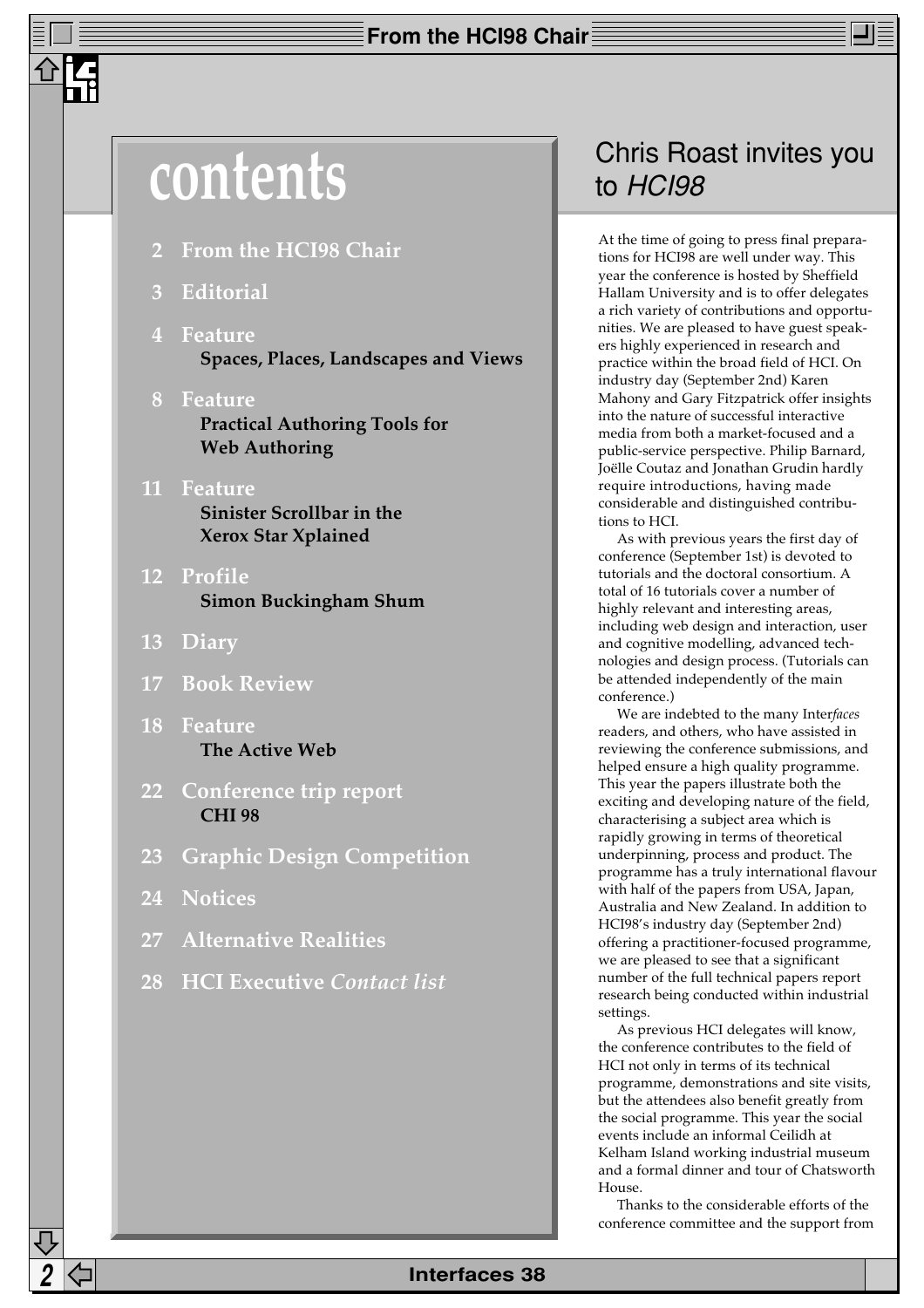## **Editorial**

sponsors, HCI98 is set to be an interesting and entertaining reflection of current issues and activities in the community. If you are attending HCI98, we wish you a warm welcome and hope you enjoy Sheffield and leave the conference stimulated and informed. However, if you have not been able to attend HCI98 don't forget that the proceedings and conference companion are available from the conference office at Sheffield Hallam University.

HCI98, Conference 21, Sheffield Hallam University, City Campus, Sheffield S1 1WB, UK. Tel: +44 (0) 114 225 5338/5335; Fax: +44 (0) 114 225 5337; Email: hci98@shu.ac.uk; <http://www.shu.ac.uk/hci98/>

Chris Roast **Computing Research Centre School of Computing and Management Sciences Sheffield Hallam University Tel: +44 (0)114-225-3763 Fax: +44 (0)114-225-3161**

**Email: c.r.roast@shu.ac.uk**

Welcome to this special issue on HCI and the Web. We have articles on the theme from John Waterworth, Yin Leng Theng and Alan Dix; Leon Watts and Andrew Monk give us an individual view of CHI 98 and David Singleton offers some controversial thoughts in Alternative Realities.

The Winter 1998 issue of Inter*faces* will be no. 40, signalling our 10th year in production. To mark this occasion we will be taking a look back over the years at some of the items we have covered as well as a look forward to where we might be in another 10 years.

We invite you to nominate your favourite items from the past 10 years, to give us progress reports on any project or person featured in past issues or to send in your (brief) answers to the question 'Where will HCI be 10 years from now?' We are particularly keen to hear from anyone who has archives of very early issues of the British HCI Group Newsletter! The time to start thinking about this is *now*, so that we can produce an exciting celebratory issue in December.

Issue 39 (Autumn 1998) will be a general edition, with no particular theme. Please send your contributions soon … reports from the conferences, responses to the features in this issue, reviews, research …

We look forward to hearing from you.

Janet Finlay

**With thanks to:** commissioning editors: Stella Mills, Alistair Kilgour, Alan Dix. Interfaces is looking for additional commissioning editors. Please contact the editor for details.

To receive your own copy of Interfaces, join the British HCI Group by filling in the form on page 16 and sending it to the address given.

The next Interfaces will be an open issue – contributions from any area of HCI are welcome. The deadline is **August 11th**. We often have too few contributions by the deadline to make up an issue, though, so don't let missing it stop you from sending something in!

If you wish to discuss a potential submission please contact the Editor as soon as possible.

## **NEXT ISSUE RIGHT TO REPLY**

Make Interfaces interactive! We invite you to have your say in response to issues raised in Interfaces or to comment on any aspect of HCI that interests you. Submissions should be short and concise (500 words or less) and, where appropriate, should clearly indicate the article being responded to. Please send all contributions to the Editor.

Deadline for the Autumn issue is **August 11th**. Deadline for the Winter issue is **September 30th**. Electronic versions are preferred: RTF, plain text or MS Word (5/6), via electronic mail or FTP (mail fiona@hiraeth.com for FTP address) or on Mac, PC disks; but copy will be accepted on paper or fax.

**Interfaces 38 3**

Send to: Interfaces, c/o Janet Finlay, School of Computing and Mathematics, University of Huddersfield, Queensgate, Huddersfield HD1 3DH

Tel: +44 (0)1484 472913; Fax: +44 (0)1484 421106; Email: j.e.finlay@hud.ac.uk

and **copy email submissions** to Fiona Dix, Interfaces production editor; email: fiona@hiraeth.com

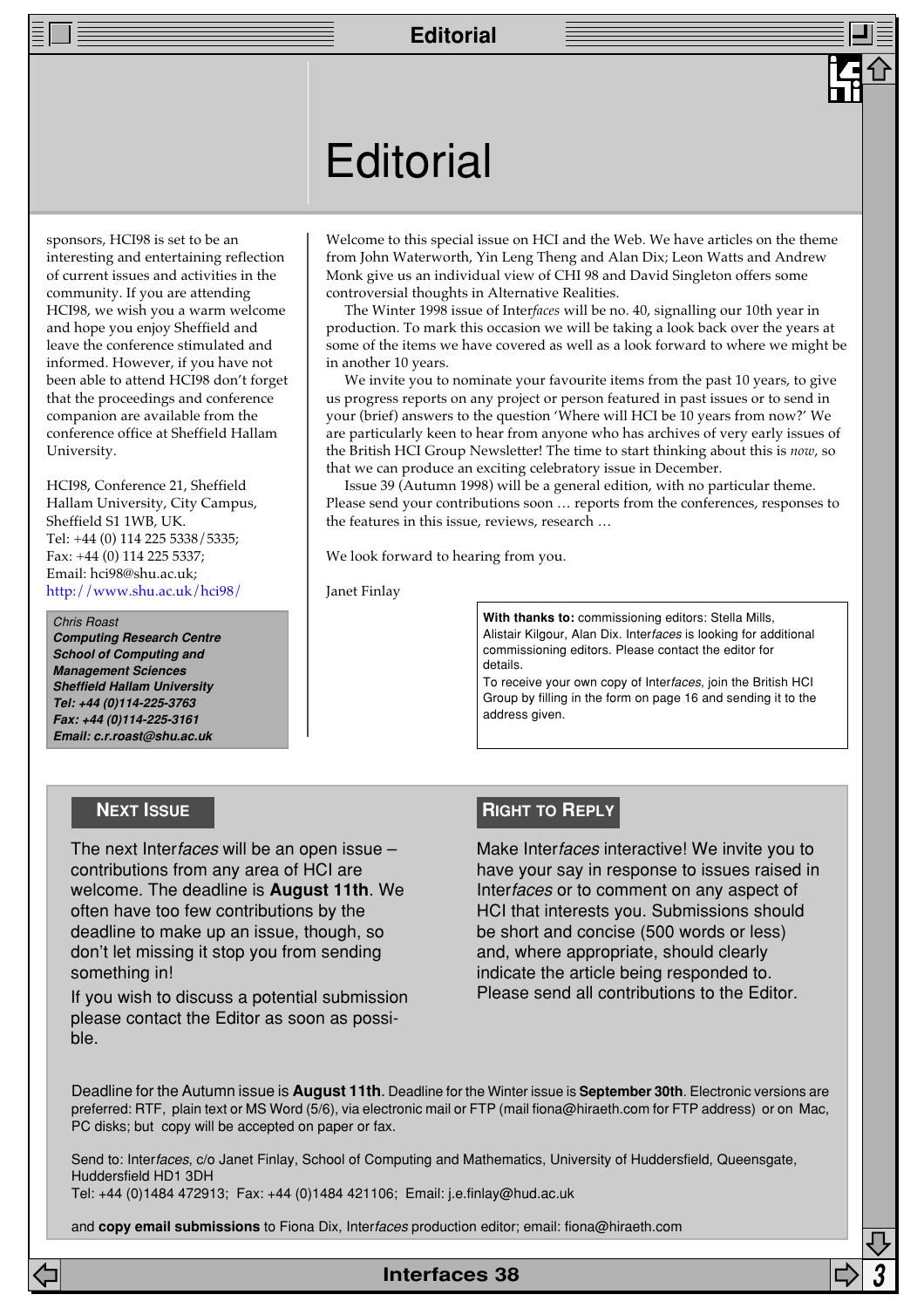# Spaces, Places, Landscapes and Views

experiential design of shared information spaces

This article focuses on the World Wide Web (Web) as a provider of shared information landscapes. It reviews our work on designing 3D spaces for information navigation and social interaction, and suggests an approach to such design based on an experiential theory of meaning. This approach is contrasted with the traditional view of HCI design as a means of conveying system functionality from the head of the designer to that of the user. This is promising, if we assume that we do not know in advance what the functions of interactions in shared information spaces might be. As with life in general, such interactions mean what they are experienced to be.

### **Introduction**

There are many ways in which the world's most popular hypermedia system (by far), the World Wide Web (Web), does not reflect the hypermedia usability research that preceded it (see Waterworth and Chignell, 1989, for a catalogue of what were considered the key research issues at that time). Perhaps the most unexpected thing about the Web as a whole is that no one is designing it. Three other ways in which it has not conformed to what was expected of hypermedia are: first, the use of three-dimensional graphics to give a sense of space; second, the fact that there is one Web which all users cohabit; and, third, the fact that we can communicate with each other from within the Web. This paper develops three themes which follow from these unexpected characteristics of the Web: Personal Spaces versus Public Places, the notion of Vehicles with Views, and the potential for Presences and Concealment. These are illustrated with some recent examples of our work, which adopts an experiential approach, as opposed to the traditional view of HCI design as facilitating the communication of functionality between designer and user.

### **Personal Spaces versus Public Places**

An increasingly popular approach to the representation of information on the Web is to use 3D rendering techniques to convey a sense of space and apparently solid structure (see Waterworth 1997a). This means that information explorers can bring their innate skills for spatial navigation into play, in addition to those few sensori-motor abilities utilised by the familiar direct manipulation (WIMP) interface. We can distinguish the idea of space from that of place. In a sense, everywhere on the Web is currently a public place (some have restricted access, but I will disregard that for present purposes), even the humble single-screen individual-user home page. They are public because anyone can go there and, often, several people will be there at the same time. But they are not aware of each other. In this sense cyberspace is unlike reality. We cannot generally see where people are in cyberspace. We have public places and personal spaces but no public spaces, at least partly because users do not share a sense of each other's presence in those 3D structures. (Here I am ignoring a few emerging social spaces, such as The Palace, specifically designed for some kind of social action via the Web.) We need to use 3D to convey aspects of human presence, to represent the people, not just aspects of the available information; but 3D alone will not be sufficient.

The Web provides a marvellous medium for information exchange, for contacting others, for sharing opinions, for finding out about events, and for keeping in touch with recent developments. But as we explore the Web, we stay at home. People can send us messages, can search for things posted with our names attached. Once they have our address they can write to us. Maybe they can send e-mail

#### "Bodily presence is no longer as important as where our attention is located."

from a page of ours they came across. But they don't know where we are at any given moment, they know only the address we use for sending information (and not always that) and the information we make available. If we have a camera set up in the office and linked to the Web, they can see when we are in our office. But they probably already knew where we worked. If they see us at the terminal we might well be navigating around the Web, but where? Bodily presence is no longer as important as where our attention is located.

We don't always want to have to go and look for things ourselves, and search engines of one kind or another are increasingly used to locate information on the Web, especially by more experienced users. The notion of software 'agents' (also known less misleadingly as personal digital assistants), which can carry out tasks for us in the background while we get on with other things, is much talked about and complementary to the idea of using space. But the real agents in cyberspace – the people – remain unrepresented. Because of this, we cannot search for people, only for the things they have left in cyberspace. It should be possible to enter the attributes of people we might want to locate and have the system report back where they are in cyberspace, where they have been recently, and so on, adding value to everyday reality.

#### **Vehicles with Views**

Vehicles (see Waterworth, 1996) combine the idea of a private collection of information and configuration of services (a customised information space) with that of a multi-level navigational device and customised information viewer (of public places). The user is considered to be always in his (or her) Vehicle, and therefore always has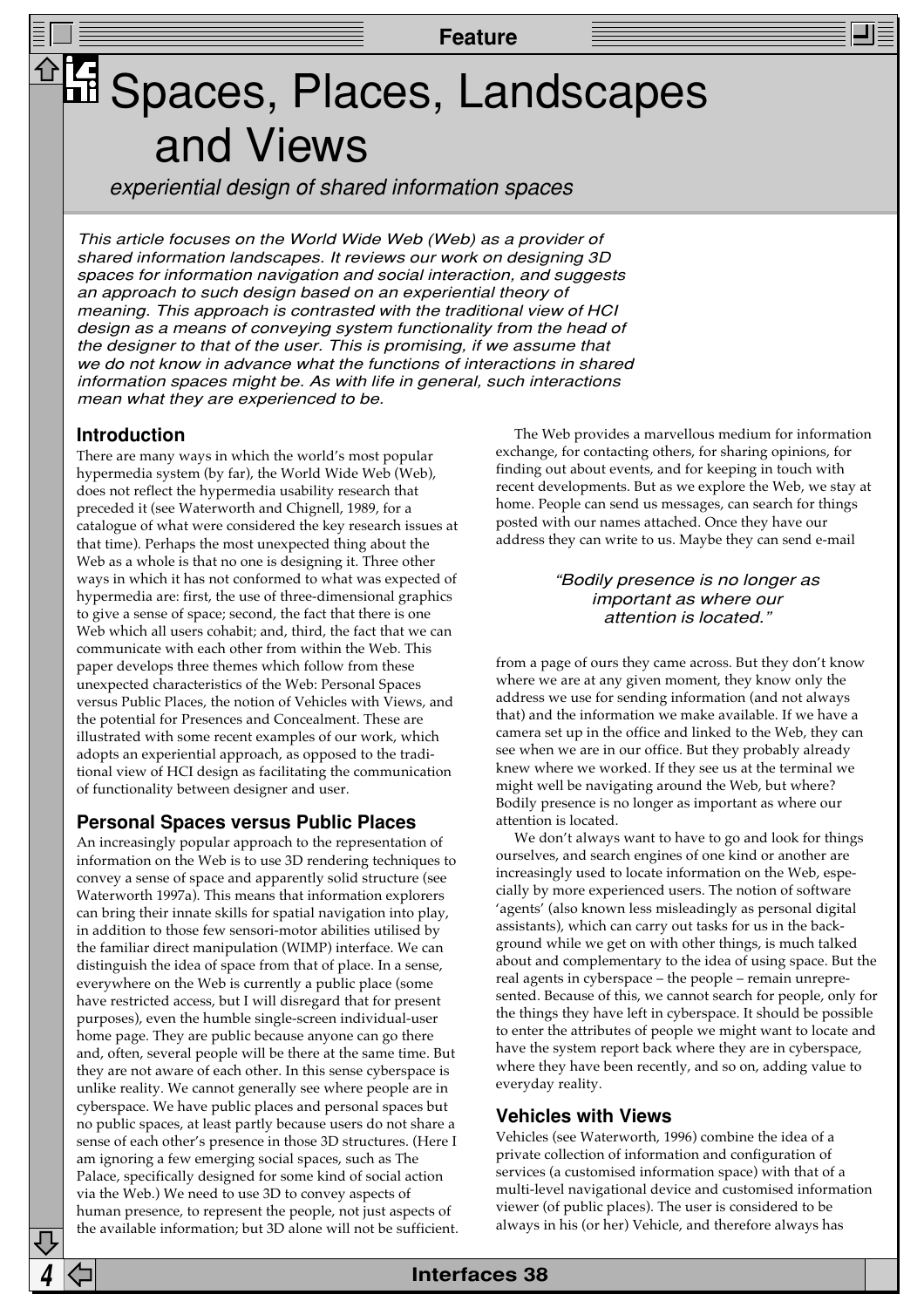**Feature**

## **John Waterworth**



access to both public and private worlds. Items can be transferred between these worlds without navigating space. This is possible because the user has one or more filtered ways of looking at the same spatially arranged world that occupies public space. These ways of looking are called Views. One View might be a "God's Eye" perspective on cyberspace, showing everything that is available as the user moves around. More usefully, Views can present selected aspects according to the needs of the individual or of a group of collaborating users. For example, I might want only to see those items that contain video material, or only those items that are very popular.

Views become more interesting when applied in the social sphere. I may want to see only items visited by members of my research team recently. Or I might want to compare one View I have compiled of interesting sites, with the View a colleague has collected. My View is a way of looking at cyberspace where only things of interest to me exist, and the same applies to him and his View. We can combine these two into another View that shows only those items that are of interest to both of us, or we can create a difference View which shows only those things chosen by only one of us. So public space is filtered to give a socially shareable and customisable View of that space. The obvious next step is to include representations of cyberspace inhabitants in selective Views. I might want a View that conveys the number of people present in the regions I explore, but I am unlikely to want to see all available information on all

the people there. I might want only to see people if they are known to me. I might want to see them differently if they are business colleagues rather than competitors. In general, I will want different attributes of people represented in cyberspace according to their relationship to me. Increasingly, interacting on the Web will become like participating in an on-line multi-user game.

## **The experiential approach to information landscape design**

The traditional approach to HCI design suggests that an interface metaphor is some kind of specialised device for conveying a complex of concepts, based on speaking of, or presenting, one thing as if it were another. In several books published over the last two decades, George Lakoff and Mark Johnson have presented an alternative view of meaning, one that casts a completely different light on the role and importance of metaphor, while at the same time avoiding the problems of both objectivism and pure subjectivism (Johnson, 1987, 1993; Lakoff, 1987; Lakoff and Johnson, 1980). Our current approach to HCI design (Lund and Waterworth, 1998), based on this experientialist account of meaning rather than the usual objectivist cognitivism of the traditional "mental model" approach, rests on the fundamental premise that to design HCI is to design the conditions for possible users' experiences.

Conklin (1987) argues that "there is no natural topology for an information space". However, an experientialist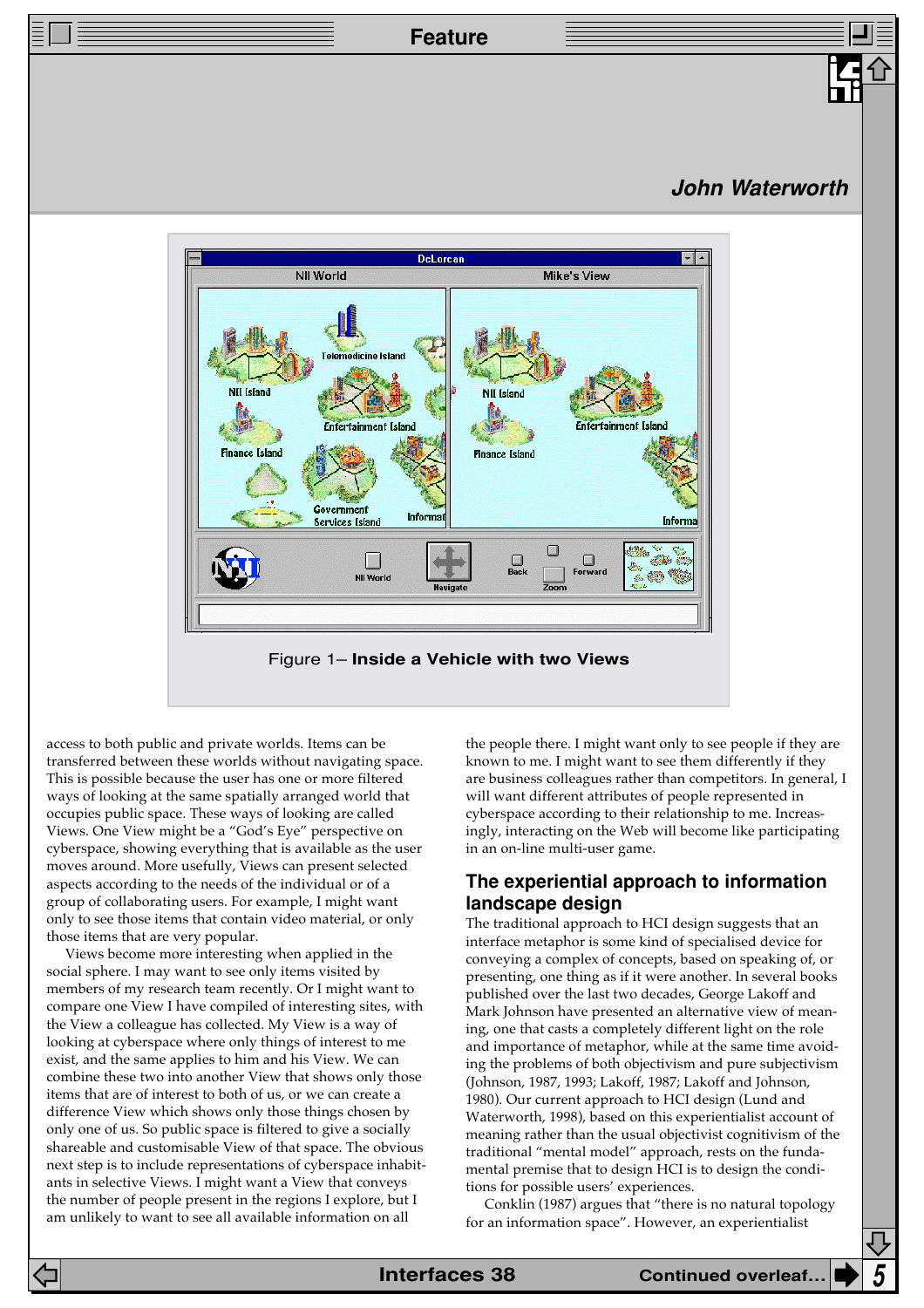## **Spaces, Places, Landscapes and Views**

designer would argue the opposite: that there are, in fact, not one but many natural topologies for such a space, topologies ultimately grounded in human bodily experiences. Waterworth (1997a) outlines a design for a World Wide Web browsing environment – a Personal Space – that was informally based around considerations of human bodily experiences in real, physical spaces. We are currently engaged in a more thoroughgoing attempt at the experiential design of an environment called SchemaSpace (Lund, 1997; Lund and Waterworth, 1998). The approach is a development of the idea that HCI design is mostly a matter of sensual or perceptual ergonomics rather than the "cognitive ergonomics" that follow from the traditional, cognitivist approach (see Waterworth (1997b) for more detailed discussion of these two perspectives).

objects. Such a world is more likely to be the outcome of the traditional approach.

From the experientialist view, what is needed in HCI design is for the interface to be a source of experiences, designed in such a way that the experiences generated may be structured by the projection of basic bodily image schemata. What the resultant interface means, what it is for a given user, depends on his or her unconscious reactions to the structures provided. If the interface feels right for its purpose, it is successful. No designer can know what the system really is, in general. It is what it means to individual users and, like life, it means what it is experienced to be.

#### **Presences and Concealment**

Even if we don't want to be personally identifiable on the



Figure 2 – **A View of SchemaSpace** (Lund and Waterworth, 1998)

Web (in the same way we sometimes don't want to be individually known to strangers in the real world) we currently don't even have presence as anonymous people in cyberspace. All we can tell, sometimes, is how many people have visited a site before us. Or rather, how many visits have been made to the site. For cyberspace to become real, we need a sense of people's presence (and absence), with suitable protection for privacy – if that is possible.

A limited sense of what shared presence in the Web would bring is provided by experiences in "multi-user dungeons" (MUDs) and the Internet Relay Chat services. The recent book by Turkle (1995) gives a good insight into those worlds, although the MUD and Chat users are probably not typical of Web users. Specifically, they are selfselected for their interest in role

Like traditional approaches, experientialist design draws on users' prior experiences, but there are several fundamental differences. Firstly, from the traditional perspective, metaphors are useful (usually) but not essential. A traditional user interface metaphor can always be paraphrased into a literal interface. From the experientialist perspective, however, metaphoric projection is essential to the way people make sense of the world, including a user interface. Secondly, that metaphoric projection is essential to sensemaking does not mean that we live in a world of metaphors. If we design from an experiential perspective, this does not mean that the interface need be a virtual world of metaphoric

playing and/or a need to alleviate real-life loneliness. Turkle points to the ease of adopting multiple personae in cyberspace, to present the face we choose to present rather than the real-life person we have become over the years. This can be seen as partial or selective presence. We can think of degrees of presence, from totally concealed (invisible), through anonymous (featureless) but visible, to articulated personae, one of which might be a representation of our real-world personality. Should we be able to choose how we appear to others? Should we be able to appear present when we are not, and not present when we are? False presence arises when we appear to be somewhere, but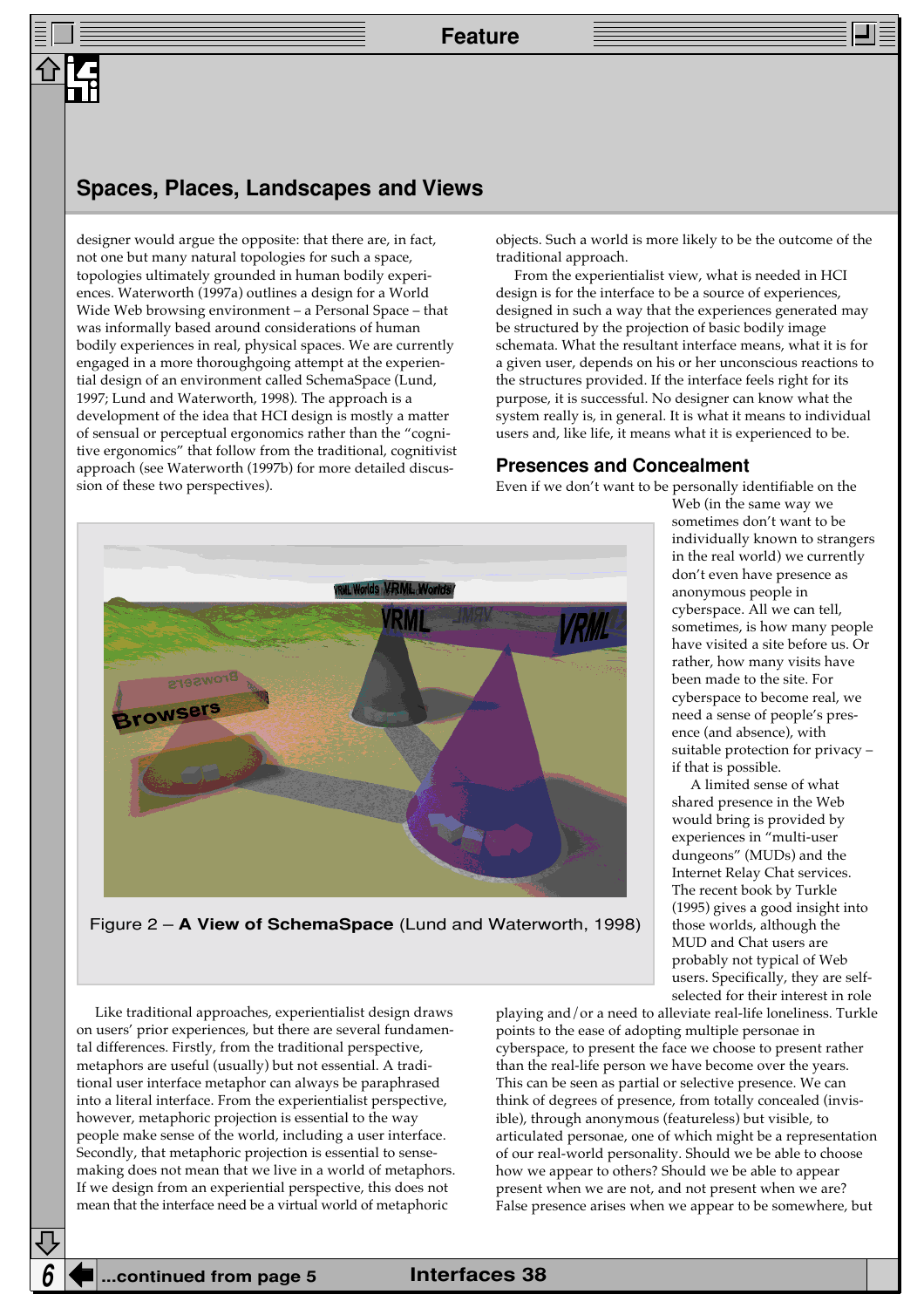**Feature**

## **John Waterworth**

are actually elsewhere. Multiple personae multiply the scope for such deception.

As more and more people migrate to cyberspace, both the amount of information and the number of sources of information multiply. But human attention is still singular.

#### "Should we be able to appear present when we are not, and not present when we are?"

We are each aware of only one thing at once. I can watch TV or read a book, but I cannot do both at any particular moment (of course, I can switch between the two, and if the rate of information transfer from the TV is typically low I won't miss much). In the same way, even though many browsers now offer some support for following multiple threads, we can only really attend to one thing at once, even with multiple display windows. This is how we can be said to follow links – to navigate – at all, and to be lost in cyberspace when we lose our (singular) way. This also gives us the presence that is currently unrepresented in the Web.

### **Conclusions**

The Web differs in several major respects from the hypermedia systems that were the focus of so much premature research in the 1980s. Like a capital city in a developing country, it is large and growing very fast, both in the amount of information and the number of inhabitants. All those people use the same system, rather than having their own copy; in other words, they truly co-habit cyberspace. And no one is designing it as a whole. Rather, we operate "locally" by introducing innovations that may or may not catch on in the electronic world-at-large. The design of such landscapes and features is more appropriately based on notions of meaning as experience, rather than traditional ideas of meaning as functionality conveyed through HCI models, since we do not know what the function of shared information landscapes might be.

Although the Web is populated with co-habitants, they are generally invisible and largely unaware of each other's presence. Until they are represented as people, the Web will not be truly shared. Such sharing need not necessarily be personal or threatening; we can remain anonymous, or even invisible. Knowing who, or even just if or how many people are in the same vicinity as us means that we can behave as the essentially social animals we are. Experiential design captures basic, unconscious, animal reactions to physical environments and introduces them to shared virtual landscapes.

### **Acknowledgements**

A more developed version of this article was presented at the Workshop on Personalised and Social Navigation in Information Space, Stockholm, March 1998. The full paper is available from the author and can also be found in the

workshop proceedings <http://www.sics.se/humle/ [projects/persona/web/workshop/proceedings.html](http://www.sics.se/humle/projects/persona/web/workshop/)>.

#### **References**

Conklin, J. (1987). Hypertext: An Introduction and Survey. *IEEE Computer* **20**(9), 17–41.

Johnson, M. (1987). *The Body in the Mind*. Chicago: Chicago University Press. Johnson, M. (1993). *Moral Imagination*. Chicago: Chicago University Press.

- Lakoff, G. (1987). *Women, Fire and Dangerous Things*. Chicago: Chicago
- University Press.
- Lakoff, G. and M. Johnson (1980). *Metaphors We Live By*. Chicago: Chicago University Press.
- Lund, A. (1997). Embodied Interfaces. In K. Braa and E. Monteiro (eds.), *Proceedings of IRIS 20 – Social Informatics*. Oslo: Department of Informatics, University of Oslo.
- Lund, A. and J. A. Waterworth (1998). Experiential Design: Reflecting embodiment at the interface. In *Proceedings of Computation for Metaphors, Analogy and Agents: An International Workshop*, University of Aizu, Japan, April 1998.
- Turkle, S. (1995). *Life on the Screen*. New York: Simon and Schuster.
- Waterworth, J. A. (1995). Viewing Others and Others' Views: Presence and Concealment in Shared Hyperspace. Presented at Workshop on Social Contexts of Hypermedia, 16–17 February 1995, Department of Informatics, Umeå University, Sweden.
- Waterworth, J. A. (1996). A Pattern of Islands: Exploring Public Information Space in a Private Vehicle. In P. Brusilovsky, P. Kommers and N. Streitz (eds.) *Multimedia, Hypermedia and Virtual Reality*. Springer Verlag Lecture Notes in Computer Science, 1996.
- Waterworth, J. A. (1997a). Personal Spaces: 3D Spatial Worlds for Information Exploration, Organisation and Communication. In R. Earnshaw and J. Vince (eds.): *The Internet in 3D: Information, Images, and Interaction*. New York: Academic Press, 1997.
- Waterworth, J. A. (1997b). Creativity and Sensation: The Case for Synaesthetic Media. *Leonardo* **30**(3).
- Waterworth, J. A. and M. H. Chignell (1989). A Manifesto for Hypermedia Usability Research. *Hypermedia* **1**(3), 205–34.

John Waterworth **Department of Informatics Umeå University S-901 87 UMEÅ, Sweden e-mail: jwworth@informatik.umu.se**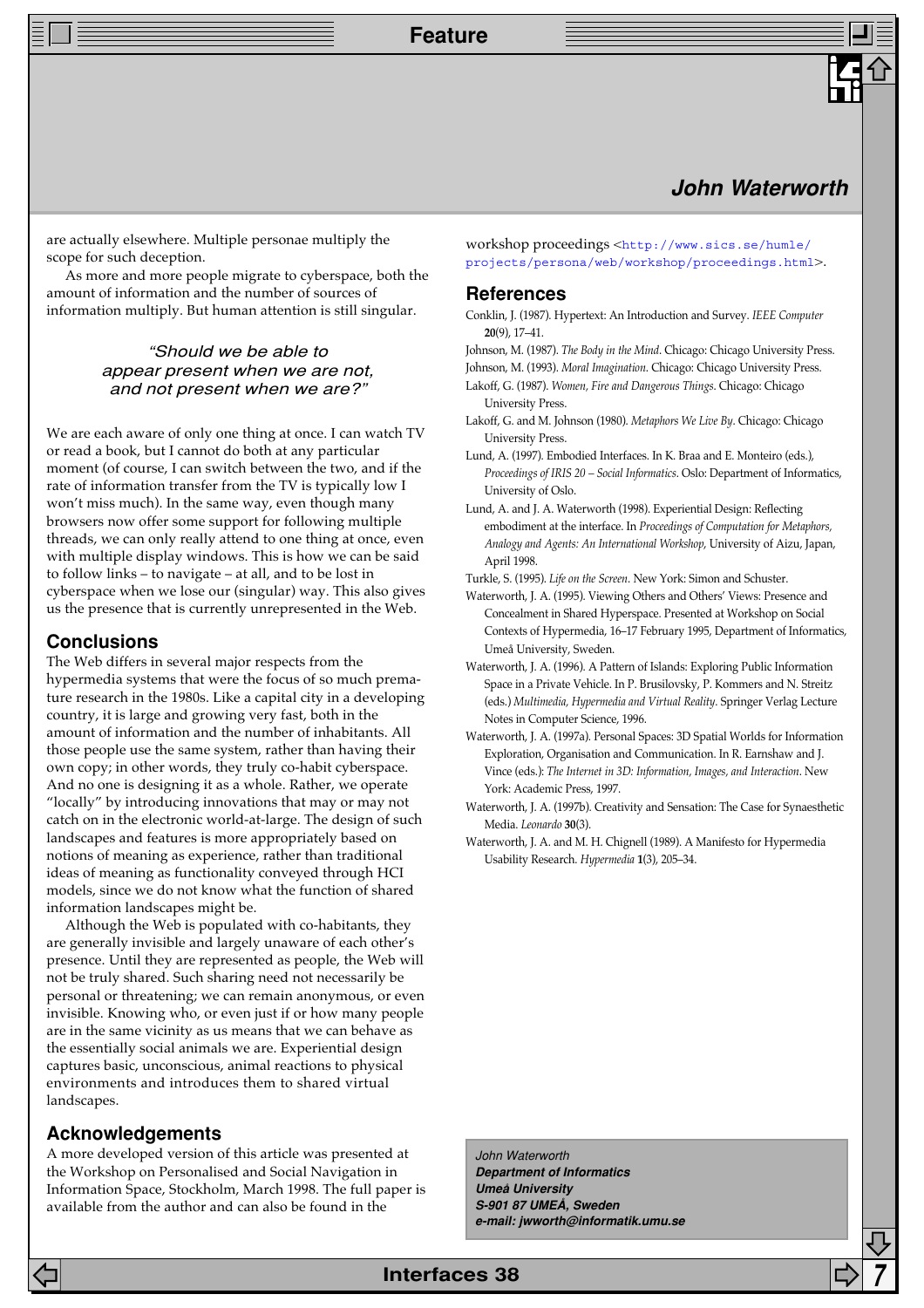# Practical Authoring Tools for Web Authoring

## **Introduction**

Ad hoc methods of designing, constructing and validating web pages are not enough. Usable web pages that subscribe to end-users' needs should be developed. This is uncontentious wisdom, but doing this is not easy. Nielsen (1996) predicts that due to a change in the dominating styles for web sites over recent years, a real contribution essential for web design should consist of further research into different knowledge areas: (i) knowledge of icon design; (ii) knowledge elicitation to discover appropriate information space structures; (iii) usability testing; and (iv) task analysis techniques. But searching for solutions in isolated disciplines, and recommending them to designers in the hope that they will somehow remember to put them into practice, may not be as simple as it sounds. Many factors could prevent well-intentioned designers putting these good suggestions into practice. One could be that designers are overwhelmed, they might not have the time and capacity to attend to all these authoring details. This paper argues that, in order for Nielsen's suggestions to be truly effective and implementable, recommendations should go beyond just providing designers with a list of 'do's and 'don't's.

This paper<sup>1</sup> describes two projects carried out at the School of Computing Science, Middlesex University, that have led to the development of various authoring tools to address design and usability problems in web authoring. Our projects might be characterised as: being user driven (with little emphasis on a particular task), and being task driven (with little emphasis on a particular user *per se*). Neither of these approaches is 'conventional HCI', because both rely on doing a substantial amount of programming and software development. But conventional HCI perhaps too often studies what is, rather than what could be: using commercial products in research allows one sort of useful research, but we should not lose sight of other issues.

## **A multi-disciplinary, user-driven approach**

Monk and Gilbert (1995) claim that

inter-disciplinary research can only be effective when it involves the creative juxtaposition of different approaches around a specific problem, so that each can shed its own light on the issues

This has significant implications! Research efforts need not be focused on a particular discipline to solve a problem. Collaborative efforts involving many disciplines may be necessary to solve complex problems.

We began by looking at *fundamental design and usability issues* drawn from current technologies in subdisciplines of hypertext, human–computer interaction, cognitive psychology and software engineering. The result is the development of a hypertext research authoring tool called HyperAT

(Theng, 1997). The approach taken in HyperAT is novel in that *multi-disciplinary* approaches drawn from current technologies in subdisciplines of hypertext, human– computer interaction, cognitive psychology and software engineering are integrated and culminated into a practical authoring tool. By assuming a multi-disciplinary approach, many 'strands' of investigation and novel ideas were generated that would otherwise be missed out if the investigation was focused on one aspect of the problem.

HyperAT stands for *Hypertext Authoring Tool*. HyperAT is a prototype designer tool for authoring hypertext and web documents. The philosophy and the underlying concepts taken in the design and implementation of the authoring and usability components in HyperAT are described in greater detail in Theng, Rigny, Thimbleby and Jones (1997). In this paper, we give a general overview of HyperAT, its inputs and outputs (see Figure 1), and focus on the initial evaluation of HyperAT and its contribution to web authoring and general interactive systems.

In the figure, inputs refers to the *multi-disciplinary* approaches that underlie the design of the authoring and usability components. Approach One examines design principles, and, in HyperAT, it is examined in the form of good web style guides. Approach Two emphasises the importance of understanding end-users' needs and the tasks they perform. In HyperAT, we explored end-users' browsing needs on the web. Approach Three stresses good structuring, and therefore, in HyperAT, good web page structure to help both designers and end-users is investigated.



#### Figure 1 – **General overview of HyperAT, its inputs and outputs**

1 This paper describes in greater detail a short paper submitted to HCI'98 (Theng, Marsden and Thimbleby, 1998).

**8 Interfaces 38**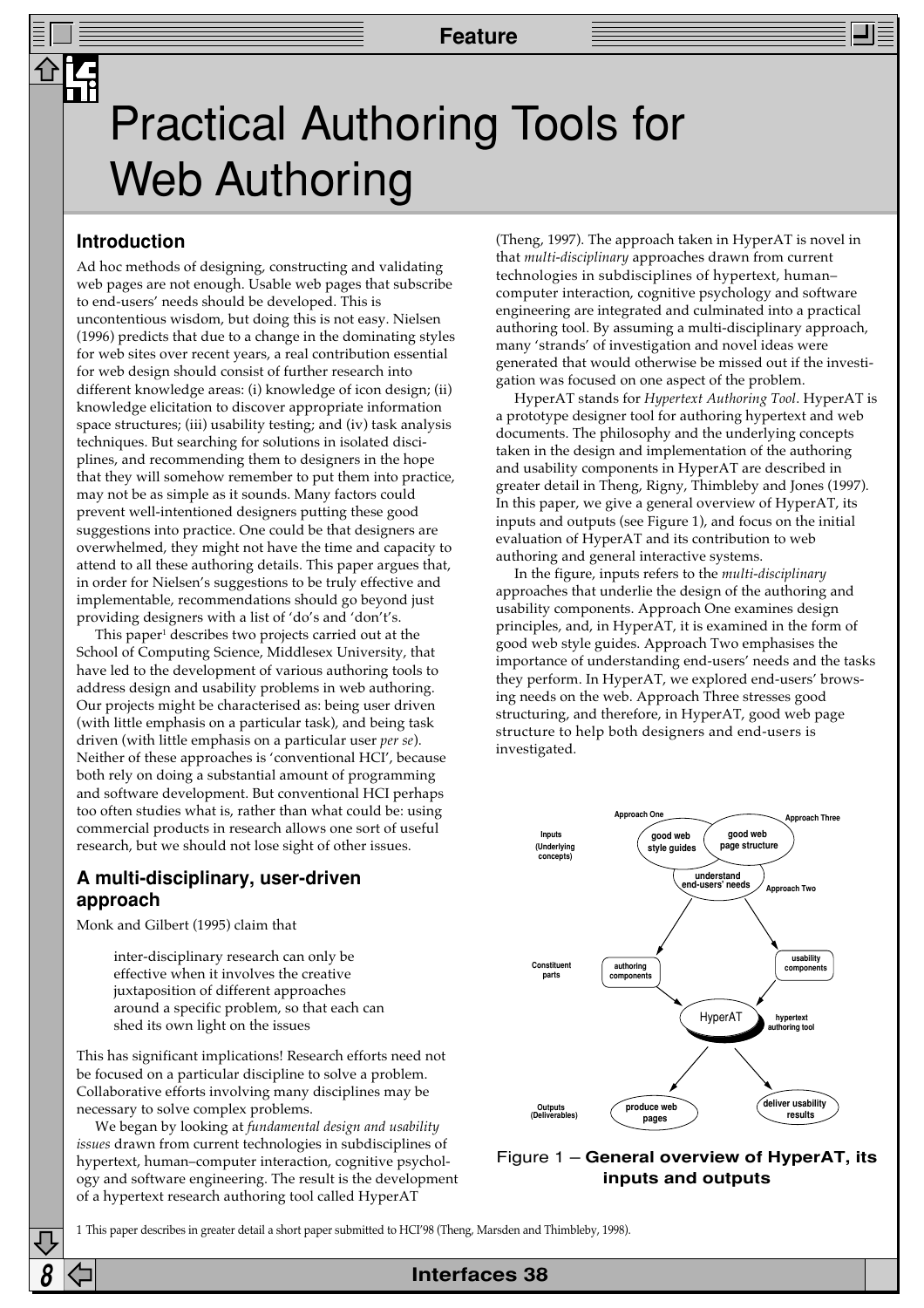**Feature**

## **Yin Leng Theng and Harold Thimbleby**

Outputs are the deliverables produced by HyperAT. Besides providing the basic authoring facilities to produce web pages, HyperAT also delivers usability results to designers regarding any usability problems that might be detected during its analysis.

The main objective of HyperAT is to help designers build usable, well-structured hyperdocuments. In designing the authoring components, we incorporated two underlying design concepts, that is, the need to impose a structure, and the need to incorporate good web style principles and guidelines. These included features such as automated, hierarchical structuring of web documents, generated table

**"**searching for solutions in isolated disciplines, and recommending them to designers in the hope that they will somehow remember to put them into practice, may not be as simple as it sounds"

of contents – all to help generate web pages with a standard 'look and feel' to ensure consistency of presentation, etc.

For the usability components, we incorporated features that help designers to better understand users and their browsing behaviour. Hence, apart from the basic editing facilities of create, edit and save, embodied within HyperAT is an authoring testbed which allows hypertext designers to carry out different modes of usability testing such as structural analysis and real user evaluation on documents created by it.

We carried out an initial evaluation of HyperAT to get qualitative results and impressions on the usefulness and usability of it as a web authoring tool by: (i) comparing web sites produced by HyperAT and a standard HTML editor; (ii) getting feedback from experts; and (iii) comparing HyperAT with various web authoring and management tools. A detailed description of the evaluations conducted is found in Theng and Thimbleby (1998).

Initial evaluation shows that HyperAT does a useful job as a research tool in exploring authoring and usability issues. Compared with other tools, a distinguishing factor of HyperAT is that besides providing the basic authoring facilities to produce web documents, HyperAT also delivers usability results to designers regarding any usability problems that might be detected during its analysis. Because both the authoring and usability components are found within HyperAT, it would be viable as a future enhancement to HyperAT to integrate the usability results into the authoring process to allow designers to make necessary changes to the web documents more easily.

Because the work carried out was based on wellestablished literature in hypertext, human–computer interaction, cognitive psychology and software engineering, the emergent ideas that come out from the investigations can also be adapted to address design issues for general interactive systems. We acknowledge that HyperAT implemented in the course of this investigation may not

replace any commercial authoring tool, yet this investigation demonstrates that interesting design and usability ideas can be realised in a practical authoring tool to address problems in web authoring.

### **Meeting practical needs: a task-driven approach**

One of the largest problems faced by authors of the first, large, hand-built web sites was the lack of site-level editing facilities. Simple tasks like updating a corporate logo or changing the background colour could require hours of tedious editing. In addition, the desire for a common look to groups of pages on a site, probably based around the corporate identity, tended to lead to a single webmaster being responsible for assembling every page on the site. This is unacceptable if information is to be kept up to date. Authoring skills have to be spread around many information contributors. These contributors should be able to write relatively style-free pages (for example, in standard HTML editors or word processors with HTML save-as features), and then have the appropriate *current* style added to them automatically.

In contrast with the first project, the second was developed based on *practical needs* expressed by the end-users of an existing web site of the Royal Society for the encouragement of Arts, Manufactures and Commerce (RSA). The RSA was founded in Britain in 1754, and has wide-ranging interests and significant influence in industry, education, the arts, design and the environment. The Society has a fellowship of 21,500 members from around the world.

Various tools have been developed while simultaneously building web sites for the RSA:

*Gentler* (Thimbleby, 1997a) was written in HyperCard and was used to create the first 'automatic' RSA web site, using a database of information provided by the RSA. Gentler managed the web site from 1995 to 1996, when it was superseded.

*Siteview* (Thimbleby, 1997b) was written in Java, built on the ideas of Gentler, using content or 'source' files whose presentation was controlled by a number of design files – thereby allowing quick and reliable alterations to the visual appearance of whole subsections of a site. Siteview has been used to create a medium-sized, self-contained web site, describing the project to restore Benjamin Franklin's former house in central London. The tool proved useful as it provided semi-automatic generation of certain site elements, such as consistent navigation bars, link checking and a graphical representation of the site structure.

Building on the ideas introduced by Gentler and Siteview, we developed a third tool, *StyleGeezer* (Marsden, Palmer and Thimbleby, 1998), which concentrates on delivering the core features of the earlier tools in a simpler and more usable way. Using these tools, designers can easily recreate the site, making global changes to the design – for example, changing background colour across the whole site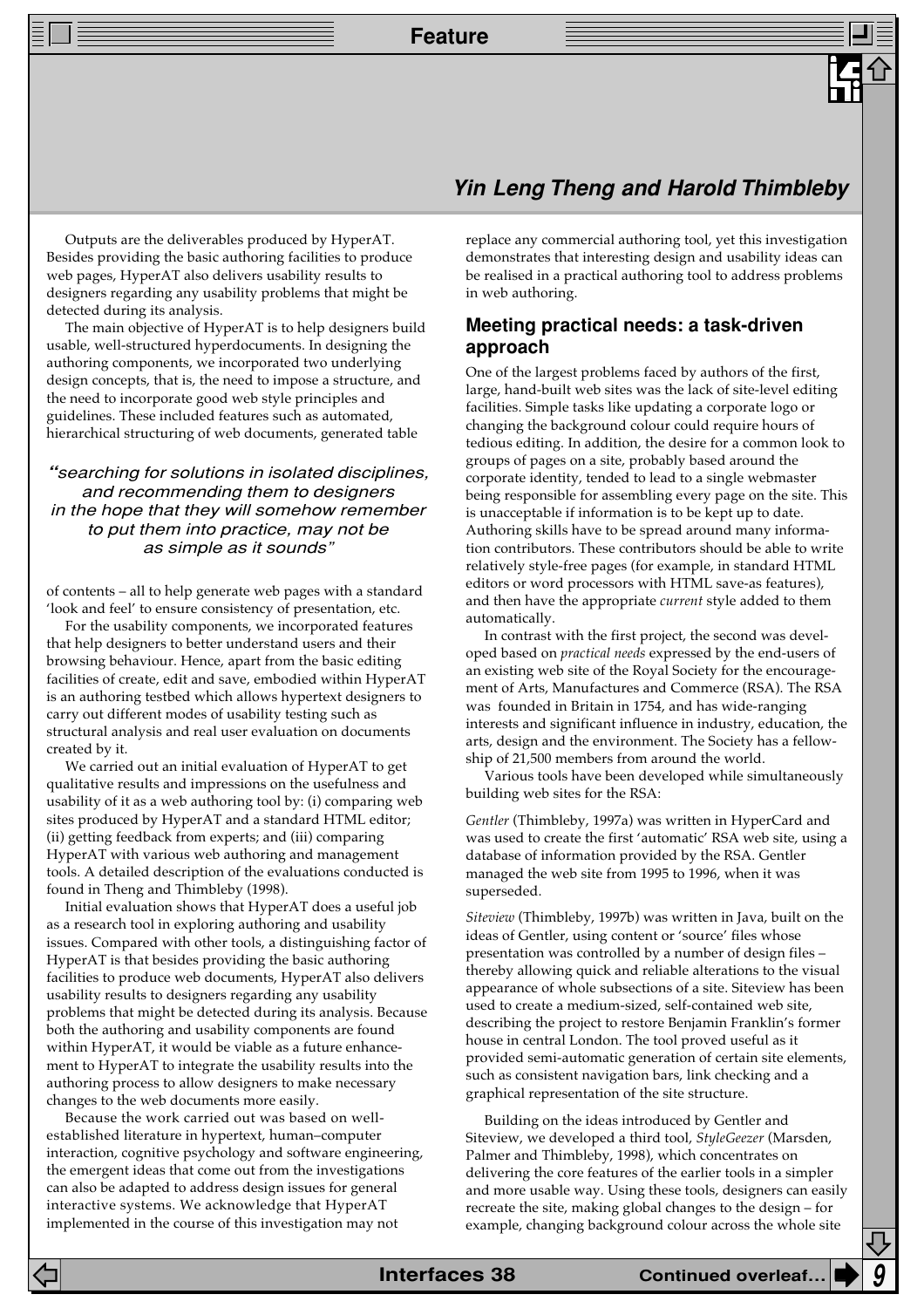## **Practical authoring tools for**

without editing each individual page. This ensures consistency, and makes the maintenance task simpler, thus helping authors to manage the complexity of the design and maintenance processes.

One of the conclusions of this part of our work is that a 'computer science' approach is necessary to manage the complexity of web site authoring.

### **Conclusions**

The approach taken in HyperAT is novel in that we integrated and implemented *established* HCI elements to ensure proper structuring and presentation of hyperdocuments, as well as to provide different modes of usability evaluation of the hyperdocuments. In contrast, the approach taken in Gentler, Siteview, and StyleGeezer was based on the *practical needs* of the existing RSA web site.

Even though the approaches taken in both investigations were different – the former based on established principles and the latter on practical needs – the features and functionality implemented in these tools which we believe to be useful in web authoring are similar. This has significant implications: there is indeed a real need for better authoring and usability testing features in authoring tools to help designers to ensure that quality web documents are produced.

Future work will involve validating the tools and the approach they represent with different types of designers (novice, intermediate, experienced), as well as strengthening the usability environment the tools can offer to help designers build better and more usable web pages. Given the substantial commercial interest in the area, and hence the difficultities of doing work that appears successful, we believe that managing complexity, quality, and actual user needs (as opposed to their more obvious 'consumer' wants) is where HCI research should be going.

#### **References**

Crespo, A. and E. Bier (1996). WebWriter: A browser-based editor for constructing web applications. *Proceedings of the 5th W3 Conference*, pp. 1291–1306.

Marsden, G., G. Palmer and H. Thimbleby (1998). Distributed authoring of world wide web sites: A case study using the Royal Society of Arts. *MUCORT'98*, Middlesex University.

- Monk, A. and N. Gilbert (1995). Inter-disciplinary research. In A. Monk and N. Gilbert (eds.), *Perspectives on HCI: Diverse Approaches*. Academic Press.
- Nielsen, J. (1996). *Relationships on the web*. [<http://www.useit.com/alertbox/](http://www.useit.com/alertbox/9601.html) 9601.html>
- Theng, Y. L. (1997). *Addressing the 'lost in hyperspace' problem in hypertext*. PhD Thesis, Middlesex University, London.
- Theng, Y. L., G. Marsden and H. Thimbleby (1998). Towards continuous usability evaluation of web documents. Accepted for *HCI'98*, September, UK.
- Theng, Y. L. and H. Thimbleby (1998). HyperAT: Addressing usability issues in web authoring. Accepted for *WebNet'98*, November, USA.

## **web authoring Yin Leng Theng and Harold Thimbleby**

Thimbleby, H. (1997a). Gentler: A tool for systematic web authoring. In S. Buckingham Shum and C. McKnight (eds.), Special issue of *International Journal of Human-Computer Studies* on *Web Usability*. Vol. **47**(1), pp. 139–68.

Thimbleby, H. (1997b). Distributed web authoring. *WebNet'97 World Conference of the WWW, Internet and Intranet*, Canada.

#### **Acknowledgements**

The work on HyperAT was conducted by Yin Leng Theng as part of her PhD work sponsored by Middlesex University. The RSA project work was funded by EPSRC under grant number GR/K79376. The authors would like to thank Gil Marsden and Gareth Palmer for their contributions.

Yin Leng Theng and Harold Thimbleby **School of Computing Science, Middlesex University Bounds Green Road, London N11 2NQ Tel: +44-0(181)-362-6929, Fax: +44-0(181)-362-6411 Email: {y.theng, h.thimbleby}@mdx.ac.uk**

Wanted – articles on Software Support for HCI. The Software Support series gives leading practitioners and researchers the opportunity to discuss how user interface software tools, along with supporting methods and techniques, can aid in the production of good human-computer interfaces. Possible topics include:

- User interface specification, design and construction tools
- Specification and design methods to support their use
- Tools which aid in interface evaluation and testing Case studies on such tools and their success (or not, as the case may be!)
- Intelligent and adaptive front-ends
- Visual Programming
- Programming by example and demonstration systems

This list is not exhaustive: any article that fits under the heading 'Software Support for HCI' will be considered for publication. Please send submissions to: Dave Clarke; email: Dave@visualize.demon.co.uk (or on disk c/o Interfaces, address on back cover). Articles should be sent in RTF, MS Word or straight ASCII format. Length should not exceed 3000 words. Figures and references may be included where appropriate.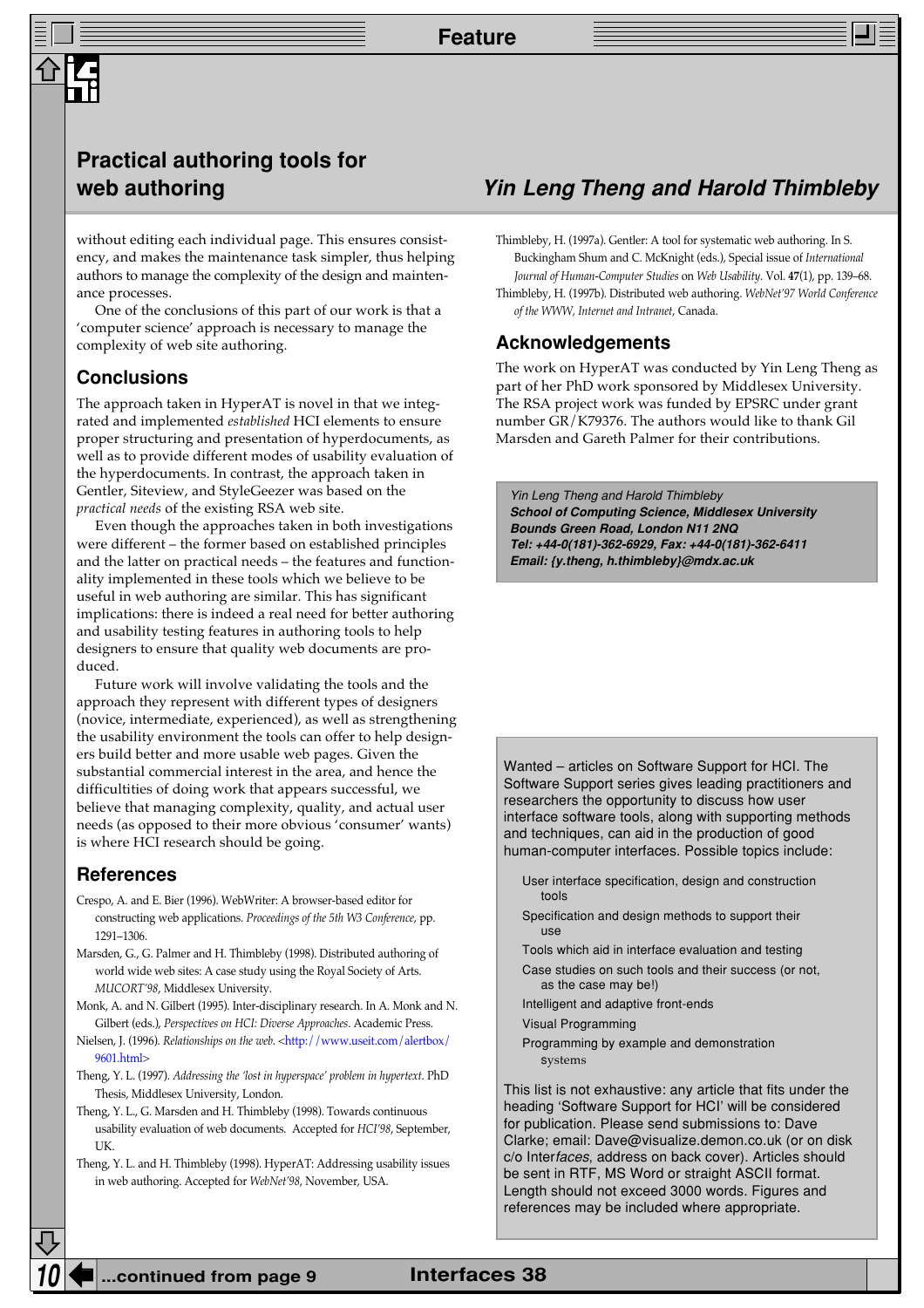## Sinister Scrollbar in the **Xerox Star Xplained Alan Dix**

In my previous article *Hands across the screen – why scrollbars are on the right and other stories* (Inter*faces* 37), I explained how the scrollbar first moved to the right in the Xerox Star interface, but that I did not believe this was the correct place for it. Whilst at the CHI 98 conference I was able to talk to David Smith, now of Stagecast Software, who worked as part of the Star design team.

He explained how the movement of the scrollbar to the right was not an accident, but a deliberate design decision. The reasoning was that precisely *because* the left-hand side of the screen is important for reading text it is also important to keep it clear of unnecessary visual clutter. Hence the scrollbar, which had been on the left in the Smalltalk and InterLisp environments, was moved to the righthand side.

So, given my pronouncement that the right-hand side is a bad idea, am I wrong or were they?

In fact, the answer is that the Xerox Star scrollbar is fundamentally different from current scrollbars and hence the problems I highlighted with current right-hand scrollbars do not apply to the Star scrollbar.

Looking at the Star scrollbar (right), it has three types of control:

- 1. the arrows which move the text a line at a time
- 2. the  $+/-$  buttons which move the text a page at a time
- 3. the scroll area with its diamond shaped 'handle'

The arrow and page up/down buttons are similar to current scrollbar buttons and the scrollbar 'handle' similarly allowed one to scroll to any point in the document. The major difference, however, between this and current scrollbars is that both kinds of large movement (2 and 3) moved to page boundaries. In each case the top of a page is aligned with the top of the screen. This is very similar to the redesign of the page up/down buttons in my previous article and the disorientation as one tries to match the old and new pages is thus not an issue. Only the line up/ down buttons move the text to other, non-pageboundary offsets. This is also not a problem as the small movements make reorientation easy, and for repeated line-by-line movement it is possible to position the mouse and then watch the screen as the mouse is clicked or held down for continuous scrolling.

As the Star evolved into the Macintosh, Windows and X environments, the design changed to the current dragging form where the 'handle' is grasped by the mouse and moved to an *arbitrary* point in the document. The design changed, but the rationale for

placement was not revisited, leading to the current, unsatisfactory situation.

Another bit of design rationale that got lost in this transition was the direction of the arrows on the scrollbar. On most current scrollbars the line-by-line arrows point outwards, whereas the Star arrows pointed inwards. In both cases, pressing the upper arrow makes the window move upwards in the text (and hence also the scrollbar handle moves upwards). Recall, there is no obvious 'right' answer for this. If the arrows point outwards they match the movement of the handle, but the text moves in the opposite direction (as you move up the document the text moves down). If, instead, the arrows point inwards they match the movement of the text on the screen, but oppose the movement of the handle (the downwards arrow moves you upwards in the document).

David Smith described to me how, in the first version of the design documents for the Star, the scrollbar arrows pointed outwards as they do in modern interfaces. However, unsure of the correct orientation, the Star design team performed user studies with both orientations. Whereas the software designers were quite happy with the outwards form, the non-computing users were uniformly confused by this direction of arrows, hence the inwards pointing arrows were adopted for the final Star design. Unfortunately when the Star design documents were passed on to the later design teams for the Lisa and Macintosh, the initial, *wrong* version of the scrollbar designs was used! Hence we came by our current scrollbar arrow direction by accident and it is precisely the opposite of what was found to be easy to use.

In both these examples, we see that apparently minor design changes can radically affect the feel and behaviour of an interface widget. Little things really do matter.

#### Alan Dix

**School of Computing, Staffordshire University PO Box 334, Beaconside, Stafford UK, ST18 0DG Tel: +44 (0)1785 353428 Fax: +44 (0)1785 353431 Email: alan@hiraeth.com [http://www.hiraeth.com/alan](http://www.hcibook.com/alan/)**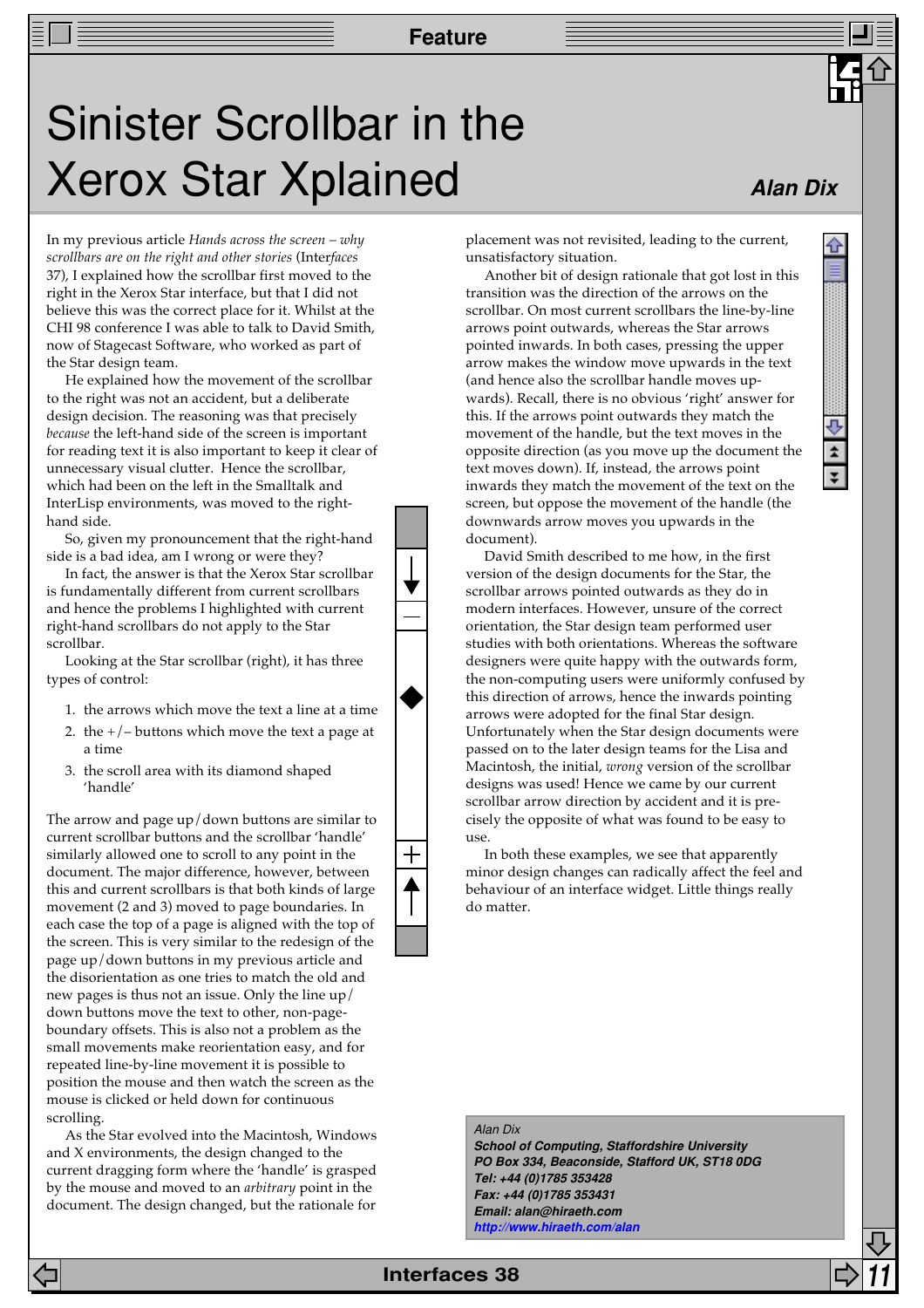## Simon Buckingham Shum



I think I'm under the spotlight in this particular issue because I run the British HCI Group's Web

resources! (I also edited an IJHCS special issue on Web Usability last year.) I currently reside at the Knowledge Media Institute (Open University), and come to HCI with a background in psychology (York) and ergonomics (UCL). I worked with Rank Xerox EuroPARC (1989–92), studying approaches to capturing software design rationale, then on the Esprit AMODEUS-2 Project evaluating HCI modelling techniques. I'm now occupied with new forms of scholarly publishing, knowledge management, document visualization and the history of knowledge media. <WWW: [kmi.open.ac.uk/sbs>](http://kmi.open.ac.uk/sbs/)

**What is your idea of happiness?** Time with old friends.

**What is your greatest fear?** Giving the wrong impression in questionnaires.

**With which historical figure do you most identify?** Adam.

**Which living person do you most admire?** Nelson Mandela.

**What is the trait you most deplore in yourself?** Selfishness (especially when hungry).

**What is the trait you most deplore in others?** Closed minds, and refusing to accept I'm right.

**What vehicles do you own?** Annie the Astra and my bike.

**What is your greatest extravagance?** A Simmons drumkit.

#### **What makes you feel most depressed?**

Unforgiveness. Dead religion.

**What objects do you always carry with you?**

My specs. Key-ring penknife.

**What do you most dislike about your appearance?**

Appearing unfriendly when I'm nervous.

**What is your most unappealing habit?**

Being too abstract or aggressive in discussions.

**What is your favourite smell?** Freshly mown grass and fried mushrooms.

**What is your favourite word?** ruach (Hebrew for life energy).

**What is your favourite building?** My home.

**What is your favourite journey?** The road approaching Yosemite valley.

**What or who is the greatest love of your life?**

Jackie my wife and X my baby (in press!).

**Which living person do you most despise?**

I have serious problems with Margaret Thatcher and tabloid editors.

**On what occasions do you lie?** Research grant bids … and to save people embarrassment (not mutually exclusive).

**Which words or phrases do you most overuse?** 'Umm, so, maybe…'

**What is your greatest regret?**

Being directed as a child to learn piano instead of drums.

**When and where were you happiest?** Getting wed. Walking in the Dales at New Year.

**12 Interfaces 38**

**How do you relax?** Films, music, wine, tennis, dancing, reading, drumming, darts.

**What single thing would improve the quality of your life?** 3 research assistants.

**Which talent would you most like to have?** Saxophone virtuoso.

**What would your motto be?** Celebrate and subvert.

**What keeps you awake at night?** Discovering my latest theory of everything is flawed.

**How would you like to die?** Ready.

**How would you like to be remembered?** As someone who never lost his spark.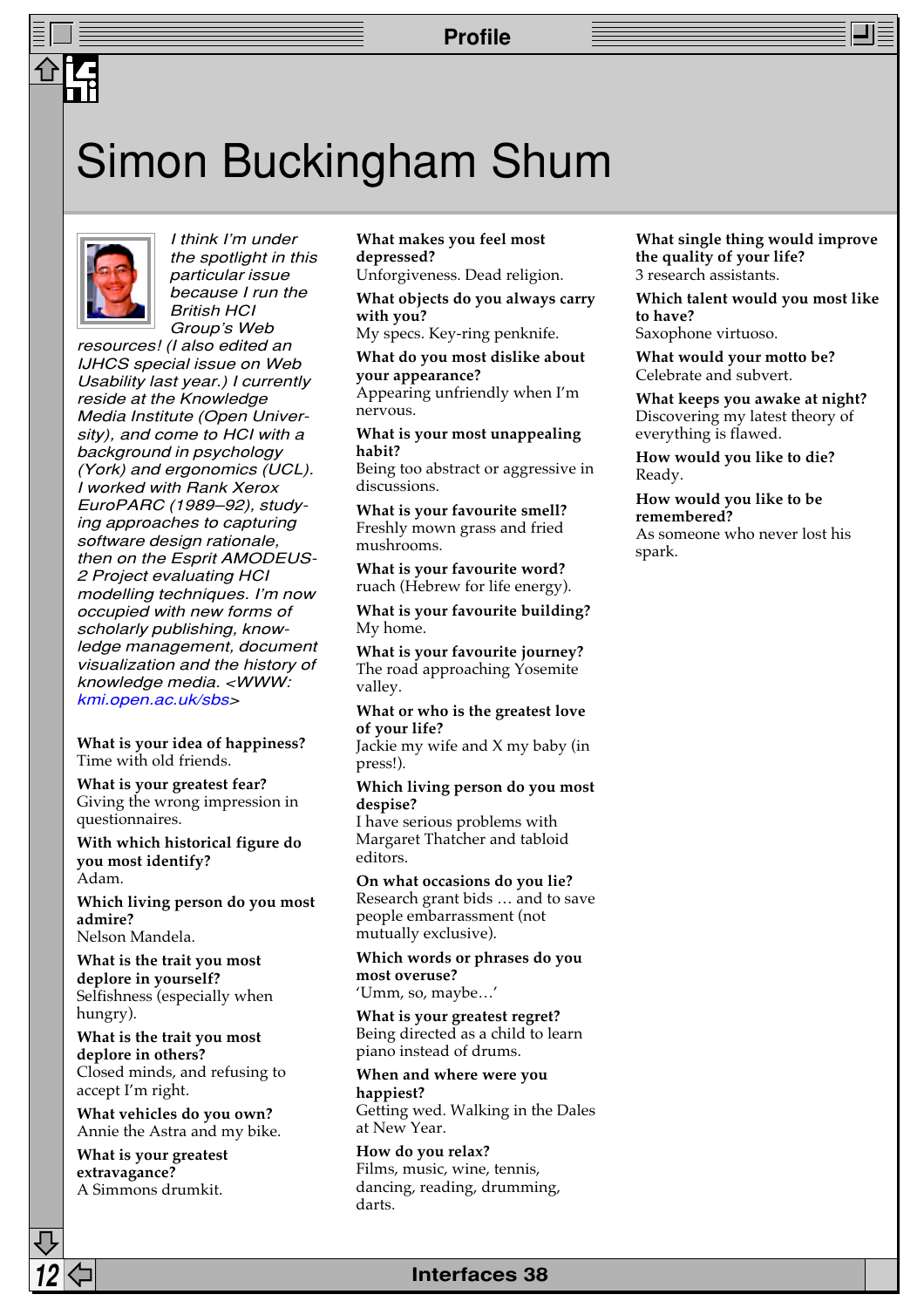

# diarydiarydiarydiarydiarydiarydiary

#### **ECAI'98**

23–28 August, 1998, Brighton, UK Further Info: ECAI-98 Secretariat, Centre for Advanced Software Applications, University of Sussex, Brighton, BN1 9QH, UK; Tel: +44(0)1273 678448; Fax: +44(0)1273 671320; Email: ecai98@cogs.susx.ac.uk; URL: http:// www.cogs.susx.ac.uk/ecai98

#### **15th IFIP World Computer Congress 'The Global Information Society on the Way to the Next Millennium'**

31 August – 4 September, 1998, Vienna and Budapest Further Info: Email: ifip98@ocg.or.at; URL: http:// www.ocg.or.at/ifip98

#### **ICCHP '98: the 6th International Conference on Computers Helping People with Special Needs**

31 August – 4 September, 1998, Vienna and Budapest. Further Info: Dr. A. D. N. Edwards, Department of Computer Science, University of York, York, ENGLAND, YO1 5DD; Tel: + 44 1904 432775; Fax: + 44 1904 432767; Email: alistair@minster.york.ac.uk; URL: http:// www.ocg.or.at/VERA/IFIP98/ICCHP/icchp.html

#### **HCI'98**

1–4 September, 1998, Sheffield, UK Further Info: HCI'98 Conference Coordinator, Conference 21, Sheffield Hallam University, Sheffield, S1 1WB, UK; Tel: +44 (0)114 225 5334; Fax: +44 (0)114 225 5337; Email: hci98@shu.ac.uk; URL: http://www.shu.ac.uk/hci98 Summary: The HCI annual conference is the primary European conference on human–computer interaction. The conference regularly brings together researchers and practitioners concerned with the effective utilisation of computing and communication technology by humans, organisa-tions and society. This year's conference, HCI'98, is to be held at Sheffield Hallam University. In addition to the usual presentation formats, an innovation at this year's conference is the inclusion of research symposia, at which full technical papers will be discussed in a highly interactive format. The field of human–computer interaction is multidisciplinary and includes contributions from the human and social sciences, computer science, technology, education and design. With the widespread adoption and integration of computing and communication technology the relevance of HCI is more significant than ever before. In addition, the current advances in technology present further opportunities and challenges for practitioners and researchers within the HCI community. Specifically, the professional exploitation of multi-media technology provides a rich domain which is creating new demands for effective methods and tools. HCI'98 provides an opportunity to further investigate and develop theory and practice within all of these areas.

#### **BCS – Formal Aspects of Computing Science: Formal Aspects of Human Computer Interaction Workshop**

5 /6 September, 1998, Sheffield, UK Further Info: Prof. Jawed Siddiqi, Sheffield Hallam University, School Of Computing and Management Sciences, Sheffield, S1 1WB, UK; Tel: +44 (0) 114 225 3171; Fax: +44 (0) 114 225 3161; Email: j.i.siddiqi@ shu.ac.uk; URL: http://www.shu.ac.uk// fahci/

Summary: One particular thread in HCI, that's been around for less than a decade and is the focus of this series of workshops, is application of formality to HCI. What does formality have to offer in this

debate about the foundations and nature of HCI? What types of formality are relevant? What are the benefits and limitations in applying formality to HCI? Formality has a recognised place in computer science in general, and software engineering in particular, and the arguments have been frequently stated. The workshop will ask: Are the arguments justifying the use of formality in constructing software systems pertinent to HCI? To what extent does the use of formality make explicit the concerns of human factors? How do broader characterisations of formality assist in modelling and analysing interaction?

#### **Reliability and Safety of Human-Machine Systems**

6–13 September, 1998, Knossos Royal Village, Crete

Further Info: Reliability and Safety Summer School, Virginia Bocci, Laboratorio Multimediale, University of Siena, Via del Giglio, 14, 53100 Siena, ITALY; Fax: +39 577 298461;

Email:school@media.unisiena.it; URL: http:// www.media.unisi.it/school

Summary: There is an increasing use of automation in contexts where humans and machines interact in process control, transportation, medical systems and many other fields. The dependability analysis and evaluation of these systems requires an integrated approach, considering the hardware, software and human components and their interactions. Aim of the summer school is to help researchers and practitioners in developing the interdisciplinary competencies that are needed for the design, analysis and evaluation of human– machine systems. Lecturers will be expert senior researchers from the different disciplines concerned (human reliability and cognitive science, hardware and software dependability). They will introduce common goals, needs and problems of the different disciplines, and will describe the existing methods for quantitative and qualitative analysis and evaluation of human–machine systems. Practical work groups on case studies will help young students to link this information across discipline boundaries.

#### **DEUMS98 – IFIP 13.2 Working Conference: Designing Effective and Usable Multimedia Systems**

9–11 September, 1998**,** Stuttgart, **Germany** 

Further Info: Fraunhofer IAO, Conference Office (DEUMS), Maren Rehpenning, Nobelstrasse 12, D-70569 Stuttgart, Germany; Tel: +49 711 970 2188; Fax: +49 711 970 2299; Email:

Maren.Rehpenning@iao.fhg.de; URL: http:// www.swt.iao.fhg.de/deums98 Summary: Designing Effective and Usable

Multimedia Systems (DEUMS) brings together contributions from researchers and practitioners that describe design problems and solutions for improving product usability. In doing so they provide a variety of perspectives on design support, as well as advancing the understanding of usability issues and the design process for multimedia.

#### **5th International Conference on Object-oriented information systems** 9–11 September, 1998, La Sorbonne, Paris, France

Further Info: G. Grosz, OOIS,98, C. R. I., University of Paris 1 Pantheon-Sorbonne, 90, rue de Tolbiac, 75013 Paris, France; Tel: +33 (0)1 40 77 46 34; Fax: +33 (0)1 40 77 19 54; Email: OOIS98@univparis1.fr; URL: http://panoramix.univ-paris1.fr/ CRINFO/OOIS98

Summary: OOIS'98 addresses recent research in object-oriented concepts and principles, object-oriented methods and tools, as well as industrial projects.

#### **Second one-day workshop on Information Retrieval and Human Computer Interaction**

11 September 1998, Glasgow, Scotland

**Submissions by 7 August** Further Info: Dr Mark D Dunlop, BCS IRSG Chair, Computing Science, University of Glasgow, Glasgow G12 8QQ, Scotland; Tel: +44 (0)141 330 6035; Fax: +44 (0)141 330 4913; Email: chair.irsg@bcs.org.uk; URL: http://irsg.eu.org/ Summary: Papers describing work in progress or completed work are invited on any topic in areas related to work addressing issues between the classic fields of Human Computer Interaction (HCI) and Information Retrieval (IR). Possible topics include, but are not limited to: Evaluation of IR systems; Novel interaction techniques for information retrieval; Understanding the nature of relevance; Visualisations of interactive searches (2D and 3D); Browsing based information retrieval (inc. hypermedia); Conversational modelling of information retrieval tasks; Navigation through complex paths of information; Networked information retrieval; Multimedia information retrieval.

#### **DESIGNING COLLECTIVE MEMORIES: 7th Le Travail Humain Workshop**

14 September 1998, Paris, France Further Info: Ginette Larvor, CNRS-UVHC - LAMIH, PERCOTEC, Le Travail Humain - B.P. 311, 59304 VALENCIENNES CEDEX France; Tel: +33 3 27 14 13 93; Fax: +33 3 27 14 12 94; Email: Travail.Humain@univ-valenciennes.fr; URL: http://

www.univ-valenciennes.fr/TH/ Summary: Communities, living in the same geographical area or spread all over the world, build and use artifacts, like tools, narratives, traditions, etc., to keep alive and evolve their identity. Collective memories belonging to communities are not just a way for accumulating and preserving but also for sharing and developing knowledge. Indeed, as knowledge is made explicit and managed by a community, it enriches the local culture and the current practices, becoming a basis for communication and learning. Recently there have been several attempts to 'capture' the knowledge produced within organisations by their workers, and some project has been started for the development of tools supporting collective memories in local communities. These systems try to exploit the potentiality of the information technology to capture and distribute the knowledge produced by human beings during the working, everyday or leisure activities.

#### **7th IFIP Working Conference on Engineering for Human–Computer Interaction (EHCI'98)**

#### 14–18 September, 1998, Heraklion, Crete, Greece

Further Info: Len Bass, SEI/CMU, 5000 Forbes Avenue, Pittsburgh, PA 15213-3890, U.S.A.; Email: ljb@sei.cmu.edu; ehci98@imag.fr; URL: http:// iihm.imag.fr/EHCI98 or http://www.sei.cmu.edu/  $~\sim$ EHCI98

Summary: EHCI'98 will take place at the Knossos Royal Village, in Heraklion. It is a single-track conference organised by IFIP Working Group 2.7 (13.4). Participation is limited to 60 persons and will be by invitation: authors of accepted papers will be expected to participate. Others may attend by invitation of the General Chair. Accepted papers will be included in the Conference Proceedings, published by Chapman and Hall.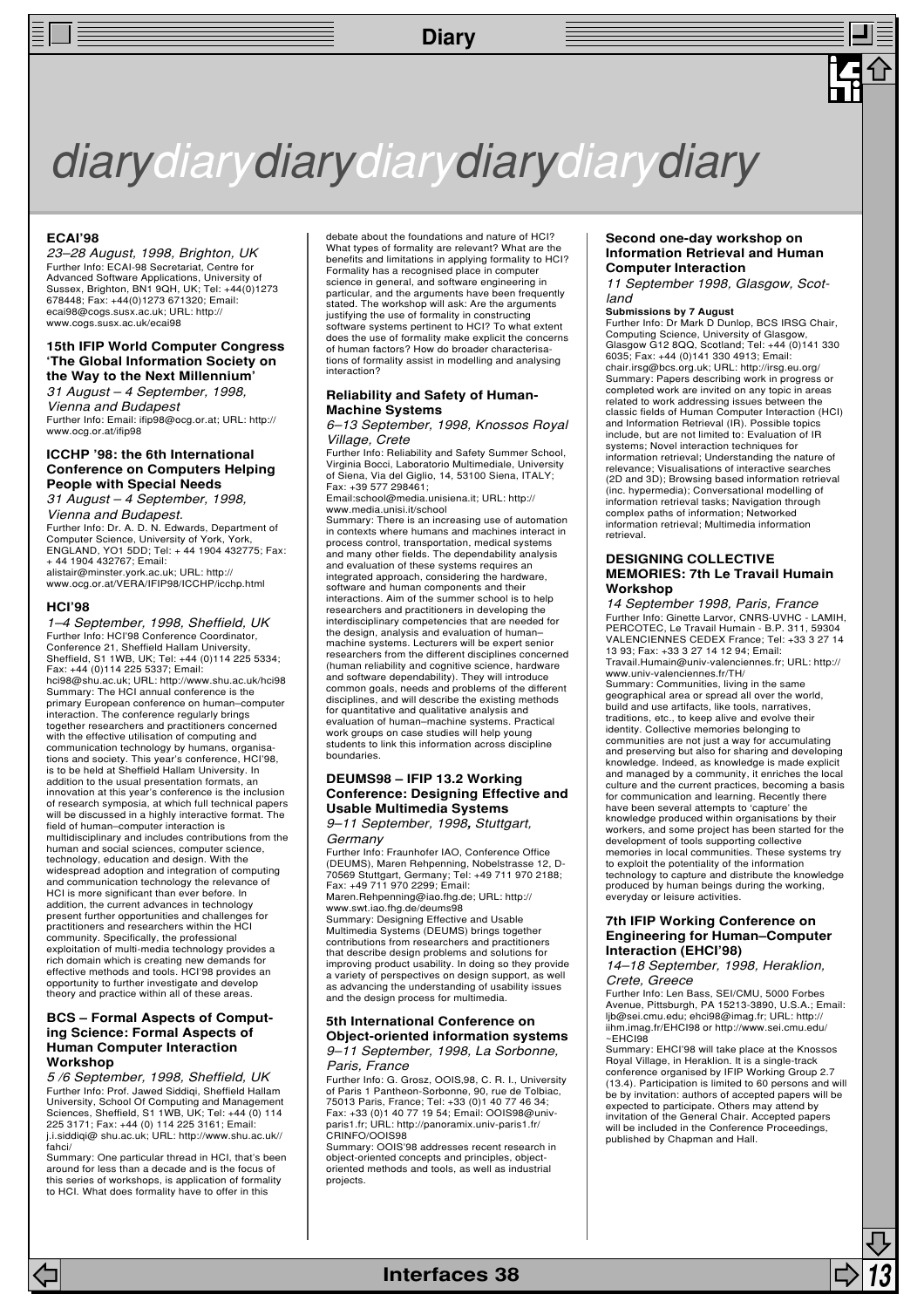# diarydiarydiarydiarydiarydiarydiary

#### **VRI'98: Visual Representations and Interpretations**

22–23 September 1998, Liverpool, UK Further Info: Dr Ray Paton, Department of Computer Science, The University of Liverpool, Liverpool L69 3BX; Email: rcp@csc.liv.ac.uk; URL: http://www.csc.liv.ac.uk/~ien/VRI/ Summary: There is often a great deal of discussion these days about multi-disciplinary research and the value of exchanging ideas and methods across traditional discipline boundaries. Indeed, it could be justifiably argued that many of the advances in science and engineering take place because the ideas, methods and the tools of thought from one discipline become re-applied in others. Sadly, it is also the case that many subject areas develop specialised vocabularies and concepts and indeed may also approach more general problems in fairly narrow subject-specific ways. As a result barriers develop between disciplines that prevent the free flow of ideas and the collaborations that could often bring success. This workshop is intended to break down such barriers.

#### **First Workshop on Embodied Conversational Characters** 12–15 October, 1998, Tahoe City,

California, USA

Further Info: Joseph W. Sullivan, FX Palo Alto Lab, USA; Email: sullivan@pal.xerox.com; Justine Cassell, MIT Media Laboratory, USA; Email**:** justine@media.mit.edu; URL: www.fxpal.com/ wecc98/

Summary: Recent advances in several core software technologies have made possible a new type of human–computer interface: the conversational character. Conversational characters are autonomous, anthropomorphic, animated figures that have the ability to communicate through multiple modalities, including spoken language, facial expressions, and gestures. The primary goal of this workshop is to advance the state of conversational character research and development by identifying novel approaches to the topics and issues listed below, and integrating them into a framework for embodied, conversational human– computer interaction.

#### **13th IEEE International Conference on Automated Software Engineering (ASE'98)**

13–16 October, 1998, Honolulu, Hawaii

Further Info: Alex Quilici, Department of Electrical Engineering, University of Hawaii at Manoa, 2504 Dole Street, Honolulu, Hawaii 96822, USA; Tel: +1 808 956-9735; Fax: +1 808-956-3427; Email: alex@wiliki.eng.hawaii.edu; URL: http:// www.ics.uci.edu/~ase98

Summary: The IEEE International Conference on Automated Software Engineering brings together researchers and practitioners to share ideas on the foundations, techniques, tools and applications of automated software engineering technology. Both automatic systems and systems that support and cooperate with people are within the scope of the conference, as are computational models of human software engineering activities. ASE-98 encourages contributions describing basic research, novel applications, and experience reports.

#### **4th International Conference on Networking Entities – NETIES'98** 14–15 October 1998, Leeds, UK

Further Info: Marie-Claire Andrews, Assistant Conference Co-ordinator, Conference Office, A135 Faculty of Information and Engineering Systems, Leeds Metropolitan University, Calverley Street,<br>Leeds, LS1 3HE, England; Tel:+44 (0) 113 283<br>2600 extn 6738; Fax:+44 (0) 113 283 3110; Email:<br>j.paulin@lmu.ac.uk; URL: http://www.lmu.ac.uk/ies/<br>conferences/neties98.htm

Summary: An E.A.T.A. (European Association for Telematic Applications) two-day conference entitled 'Networking for the Millenium'. This year's conference theme centres on the use of telematics to transform the way people work within organisations. We aim to attract over 100 delegates from home and abroad, from academic institutions and SMEs.

#### **4th ERCIM Workshop on 'User Interfaces for All'**

19–21 October 1998, Stockholm, Sweden

#### **Submissions by 1 September**

**Example Further Info: Programme Committee Chair: Dr** Constantine Stephanidis, ICS-FORTH, Science and Technology Park of Crete, Heraklion, Crete, GR-71110 Greece; Tel: +30 81 391741; Fax: +30 81<br>391740; Email: cs@ics.forth.gr; *Local Arrangements*: Dr Annika Waern, SICS, Box 1263, Kista, S-164 28 Sweden; Tel: +46 8 752 1514; Fax: +46 8 751 7230; Email: annika@sics.se; URL: http://www.ics.forth.gr/ ercim-wg-ui4all/UI4ALL-98/call.html Summary: User Interfaces for All involves the development of user interfaces to interactive applications and telematic services,which provide universal access and quality in use to potentially all users. This user population includes people with different cultural, educational, training and employment backgrounds, novice and experienced computer users, the very young and the elderly, and people with different types of disabilities, in various interaction contexts and scenarios of use. This annual European Workshop aims to consolidate recent work, and to stimulate further discussion, on the state of the art in user interfaces for all. The emphasis of this year's Workshop is on methodologies, techniques, guidelines and tools, which contribute to the accessibility of the web environment, both at the application and the information content level. The overall objective is the creation of a web environment acceptable to all users, in the context of the emerging Information Society.

#### **Fifth International Conference on Auditory Display (ICAD'98)**

1–4 November, 1998, Glasgow, UK Further Info: Email: For registration queries contact: icad98\_registration@santafe.edu; URL: http:// www.santafe.edu/~icad/ or http://

www.dcs.gla.ac.uk/icad98/ Summary: Continuing the work of the successful series of ICAD Conferences, ICAD'98 will be held at the University of Glasgow, UK (previous proceedings of ICAD are on-line at http:// www.santafe.edu/~icad/). This is the the first time the ICAD conference will be held outside the USA. ICAD is the premier forum for presenting research on the use of sound to provide enhanced user interfaces, display data, monitor systems, and for computers and virtual reality systems. It is unique in its singular focus on auditory displays, and the array of perception, technology, design and application areas that these encompass. Like its predecessors, ICAD'98 will be a single-track conference. Attendance is open to all, with no membership or affiliation requirements.

#### **WebNet 98 – World Conference Of The WWW, Internet & Intranet**

7–12 November, 1998, Orlando, Florida

Further Info: WebNet 98/AACE, P.O. Box 2966, Charlottesville, VA 22902 USA; Voice: 804-973- 3987; Fax: 804-978-7449; Email: AACE@virginia.edu; URL: http://www.aace.org Summary: WebNet – the World Conference of the WWW, Internet, and Intranet is an international annual conference that serves as a multidisciplinary forum for the exchange of information on the development, applications, and research on all topics related to the Web. This encompasses the use, applications and societal and legal aspects of the Internet in its broadest sense. Organized by AACE – Association for the Advancement of Computing in Education – in cooperation with WWW/Internet businesses & industry.

#### **ACM 1998 Conference on Computer Supported Cooperative Work (CSCW'98)**

14–18 November, 1998, Seattle, Washington State, USA

Further Info: Tower Building Suite 1414, 1809 Seventh Avenue, Seattle, WA 98101 USA; Email: cscw98-info@acm.org; URL: http://www.acm.org/ sigchi/cscw98/

Summary: The CSCW Conference is the preeminent venue for presenting research and develop-ment achievements covering the design, introduction, and use of technology that affects groups, organizations, and society. Since its inception a decade ago, CSCW has been on the leading edge of our extraordinary expansion in the uses of technology. CSCW'98 will play an important role in framing and extending the discussion about technology's role in work and the home.

#### **ELT 98: Innovation in the Evaluation of Learning Technologies**

#### 27 November 1998, London, UK **Submissions by 31 July**

Further Info: Dr. Martin Oliver, LaTID, The Learning Centre, University of North London, 166-220 Holloway Road, London, N7 6PP; Tel: 0171 753 3109; Fax: 0171 753 5012; Email:m.oliver@unl.ac.uk; URL: http://

www.unl.ac.uk/latid/elt/elt98.htm Summary: Evaluation has a key role in the entire spectrum of educational activities, influencing course design, playing a part in Quality Assurance procedures, and so on. However, many issues remain unresolved, particularly in the area of evaluating Learning Technologies. This one-day conference is being organised as part of the BP Evaluation of Learning Technology project, and will be held at the University of North London. It will provide an opportunity for researchers with an interest in evaluation to meet and discuss problems and innovations in the evaluation of Learning Technologies.

#### **EuropIA'98 CYBERDESIGN: Media, Communication and Design Practice**

28–29 November, 1998, Paris, France Further Info: Delia Atherton, University of Paisley, Department of Computing and Information Systems, Paisley, PA1 2BE, Scotland, UK; Tel: 44 41 848 3300; Fax: 44 41 848 3542; Email: ATHE-CI0@paisley.ac.uk; URL: http://www-cis.paisley.ac.uk/europia98/

Summary: This conference brings together researchers in design, architecture, engineering, construction management, cognitive science, computer science, artificial intelligence, sociology, geography and education as well as industry partners, practitioners and other users of media communications.

The focus for this diverse group is media communications in design practice – what type of media we use in design practice and what types of media communications tools are available to us – appropriating recent exciting developments in media communications for local area and/or wide area networks, new media types for interaction, and communications tools for multimedia.

#### **ICLS 98: The Third International Conference on the Learning Sciences**

17–18 December 1998, Atlanta, USA Further Info: ICLS-98 Inquiries, c/o Mamie Hanson, College of Computing, Georgia Institute of Technology, Atlanta, Georgia 30332-0280 USA; Tel: (404) 894-3807; Fax: (404) 894-9846; Email: icls-info@cc.gatech.edu; URL: http:// www.cc.gatech.edu/conferences/icls98/ Summary: The Third International Conference on the Learning Sciences (ICLS-98) will bring together experts from academia, research labs, and industry to discuss problems and issues regarding promoting learning in real-world situations. Insights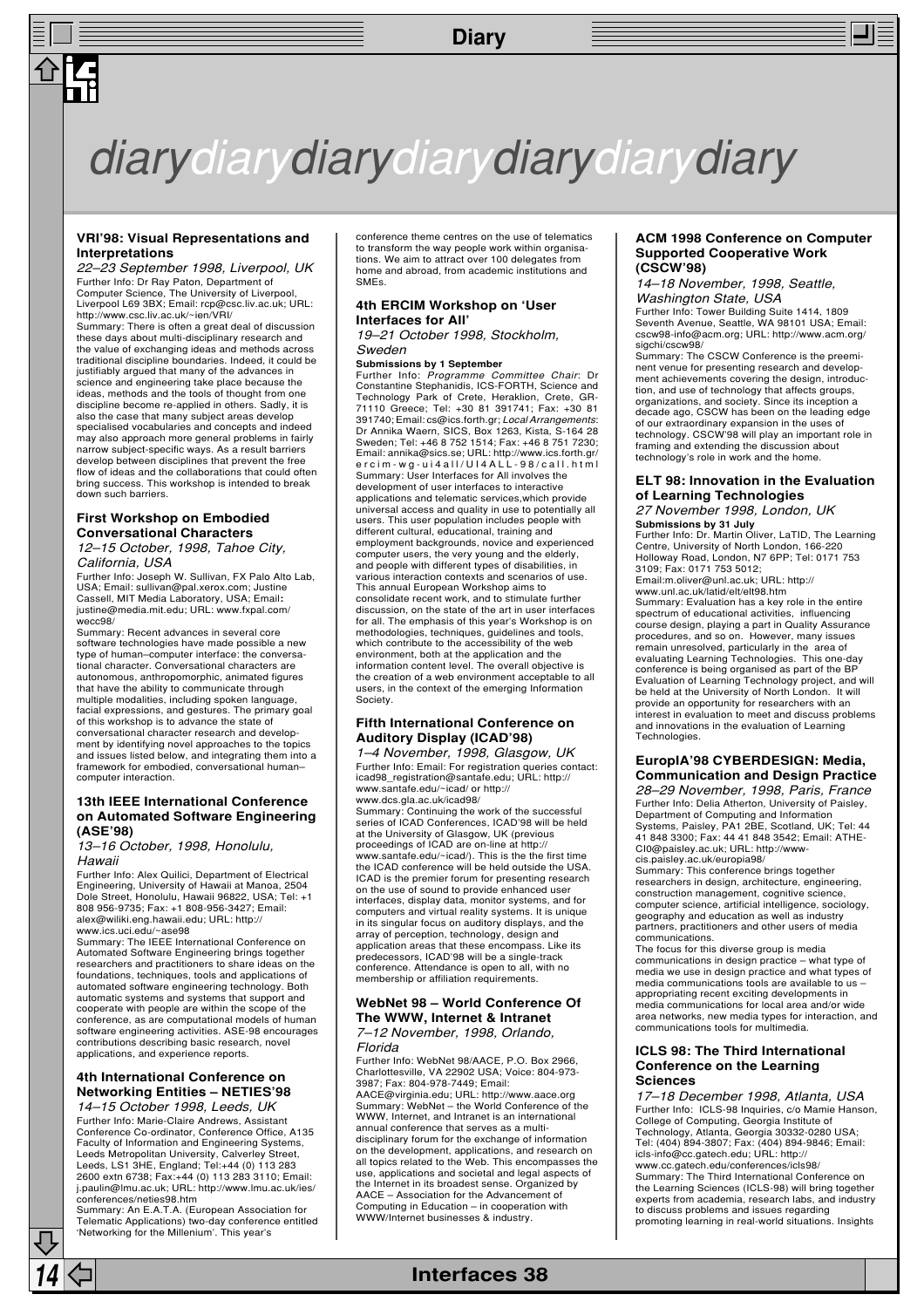

# diarydiarydiarydiarydiarydiarydiary

into these problems will relate recent advances in our understanding of human learning and technological innovations in computing and related disciplines to the challenges posed by the realworld settings where learning occurs.

#### **1999 International Conference on INTELLIGENT USER INTERFACES** 5–8 January 1999, Los Angeles,

California. USA

**Submissions by 1 July 1998** Further Info: URL: http://sigart.acm.org/iui99 Summary: IUI 99 is the annual meeting of the intelligent interfaces community and serves as the principal international forum for reporting outstanding research and development on intelligent user interfaces.

#### **HICSS-32: Collaboration Technology minitrack**

#### 5–8 January 1999, Hawaii

Further Info: Murray Turoff; Tel: 201-596-3399; Fax: 201-596-5777; Email: turoff@eies.njit.edu; URL: http://www.cba.hawaii.edu/hicss Summary: Part of the Collaboration Systems and Technology Track at the Hawaii International Conference on System Sciences (HICSS). This minitrack deals with the theoretical and methodological foundations of research with all forms of collaboration technologies. The focus is on the development, critical evaluation, and validation of theories that guide the design, implementation, and use of collaboration technologies; and various approaches/methodologies adopted to develop, evaluate, and validate these theories.

#### **The Active Web**

February 1999, Stafford, UK **Submissions by 31 October 1998** Further info: Email: activeweb@hiraeth.com; URL: http://www.hiraeth.com/conf/ActiveWeb

#### **WSCG'99: The Seventh International Conference in Central Europe on Computer Graphics and Visualization 99**

8–12 February 1999, Plzen, Czech **Republic** 

#### **Submissions by 15 October 1998**

Further Info: Vaclav Skala, c/o Computer Science Dept., Univ.of West Bohemia, Univerzitni 8, Box 314, 306 14 Plzen, Czech Republic; Tel: +420-19- 7491-188; Fax: +420-19-7491-188; Email: skala@kiv.zcu.cz; URL: http://wscg.zcu.cz Summary: Event in cooperation with EUROGRAPHICS and IFIP Working Group 5.10 on Computer Graphics and Virtual Worlds

## **WACC'99: Work Activities**

**Coordination and Collaboration** 22–25 February 1999, San Francisco, California, USA **Submissions by 24 July** Further Info: Email: wacc99@cs.colorado.edu; URL: http://www.cs.colorado.edu/wacc99 Summary: WACC'99 brings together researchers and practitioners from a variety of disciplines who

are addressing or facing issues in work activities coordination and collaboration. Various aspects of this topic have been addressed previously under the separate banners of workflow, software process, groupware, and computer-supported cooperative work.

#### **GW '99 – THE 3rd GESTURE WORK-SHOP: 'Towards a Gesture-based Communication in Human–Computer Interaction'**

#### 17–19 March 1999, Gif-sur-Yvette, France

**Submissions by 12 September (long), 11 December (short)**

Further Info: Gesture Workshop '99, LIMSI - CNRS, BP133, F-91403 ORSAY cedex, FRANCE; Email: gw99@limsi.fr; URL: http://www.limsi.fr/GW99/ Summary: GW is an interdisciplinary event for those researching gesture-based communication who want to meet and exchange ideas across disciplines. Under the focus of human–computer communication, the workshop will encompass all aspects of gestural communication.

#### **PAAM99: Fourth International Conference on The Practical Application of Intelligent Agents and Multi-Agent Technology**

19–21 April 1999, London, UK **Submissions by 11 January 1999** Further Info: PAAM'99 Secretariat, The Practical Application Company, PO Box 137, Blackpool, Lancs FY2 9UN, UK; Tel: +44 (0)1253 358081; Fax: +44 (0)1253 353811; Email: info@pap.com; URL: http://www.demon.co.uk/ar/PAAM99/ Summary: The emphasis of PAAM is unique. It combines the peer-to-peer paper review process of academic conferences with that of the applied industrial mainstream commercial event. The contrast of theory and practice, research and deployment is rarely found elsewhere. PAAM99 will provide a rich blend of tutorials, invited talks, refereed papers, panel discussions, poster session, social agenda and a full industrial exhibition. The result is an ideal forum for the exchange of ideas and knowledge between experts from a broad spectrum of international industries and key technologies.

#### **Joint EUROGRAPHICS – IEEE TCCG Symposium on Visualization**

#### 26–28 May 1999, Vienna, Austria **Submissions by 11 November**

Further Info: Helwig Loeffelmann, Inst. of Computer Graphics, Vienna Univ. of Technology, Austria; Email: helwig@cg.tuwien.ac.at,

vissym99@cg.tuwien.ac.at; URL: http:// www.cg.tuwien.ac.at/conferences/VisSym99/ Summary: The tenth EUROGRAPHICS workshops on Visualization in Scientific Computing will cover all aspects of computer-based visualization.

#### **UM'99: International Conference on User Modeling**

20–24 June 1999, Banff, Canada **Submissions by 7 November 1998**

Further Info: Judy Kay Basser, Dept of Computer Science, Madsen F09, University of Sydney, AUSTRALIA 2006; Tel: +61-2-9351-4502; Fax: +61-2-9351-3838; URL: http://www.cs.usask.ca/ UM99/

Summary: User modeling has been found to enhance the effectiveness and usability of software systems in a wide variety of situations. A user model is an explicit representation of properties of a particular user. A system that constructs and consults user models can adapt diverse aspects of its performance to individual users. Techniques for user modeling have been developed and evaluated by researchers in a number of fields, including artificial intelligence, education, psychology, linguistics, human–computer interaction, and information science. The International Conferences on User Modeling provide a forum in which academic and industrial researchers from all of these fields can exchange their complementary insights on user modeling issues. The size and format of the meetings support intensive discussion, which often continues long after the conference has ended.

#### **PEOPLE IN CONTROL: An International Conference on Human Interfaces in Control Rooms, Cockpits and Command Centres** 21–23 June 1999, Bath, UK

**Submissions by 9 October 1998** Further Info: PIC 99 Secretariat, IEE Conference Services, Savoy Place, London WC2R OBL, UK; Tel: +44(0)171 344 5473/5467; Fax: + 44(0)171

240 8830; Email: PIC99@iee.org.uk; URL: http:// www.iee.org.uk/Conf/PIC99 Summary: This new international conference aims to attract industrialists and academics with an interest in how people control complex systems – and in the tools that support them. These people may be working in control rooms for chemical plants, power stations or ships, in aircraft cockpits or motor cars, or in police or military command centres. A key aim of the conference is to bring together practitioners from different application areas so that they can learn from each other's experiences. The conference will have a broad technical scope and include: case studies from the power, chemical, aerospace or transport industries; developments of new display and control equipment; presentations of research results in ergonomics and psychology

#### **HCI International '99: 8th Int. Conference on Human-Computer Interaction**

22–27 August 1999, Munich, Germany **Submissions by 30 November 1998**

Further Info: HCI International '99 – Conference Secretary, Fraunhofer IAO, Nobelstr. 12, 70569 Stuttgart, Germany; Tel: +49 711 970 2331; Fax: +49 711 970 2300; Email: HCI99@iao.fhg.de; URL: http://hci99.iao.fhg.de

Summary: Under the general theme of 'Creating New Relationships', new links and synergies will be explored between information technologies and their users, between people working together, and in the context of the rapidly evolving global information society. The conference will provide an international forum for exchanging and discussing ideas, research results and experiences related to analyzing, designing, developing, applying, and evaluating information and communication technologies for work, leisure, and personal growth.

To receive more information via email on all these events and others, together with full details of many industrial, academic, and research studentship posts, subscribe to our electronic mailing list by sending the following two-line message, filled in appropriately, to the mailbase server: **mailbase@mailbase.ac.uk**

join bcs-hci [optional title] <your first name> <your last name> stop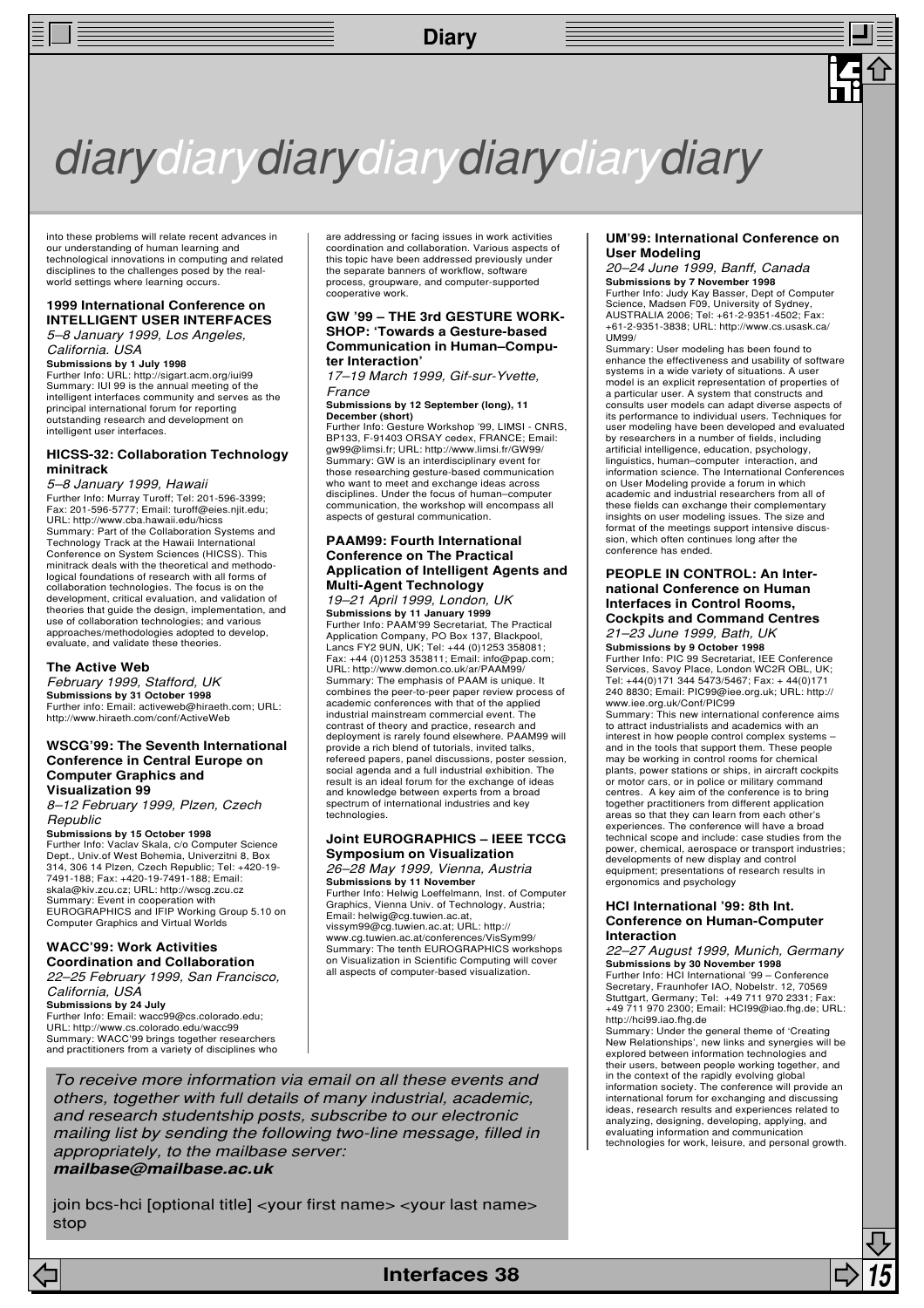| $\sim$ – $\mu$ поло топу изди $\sigma$<br>$\mathbf{n}$ : $\mathbf{r}$<br>Į |
|----------------------------------------------------------------------------|
|                                                                            |
| pplication Form 1998                                                       |
|                                                                            |
|                                                                            |
|                                                                            |

| Please print or type                                                                                                                                                                                                                                                                                                                                                                                 |                                                                                                                                                                                                          |
|------------------------------------------------------------------------------------------------------------------------------------------------------------------------------------------------------------------------------------------------------------------------------------------------------------------------------------------------------------------------------------------------------|----------------------------------------------------------------------------------------------------------------------------------------------------------------------------------------------------------|
| $Content \, Details$ (Give a personal contact when asking for Corporate Membership)                                                                                                                                                                                                                                                                                                                  | Membership Fee                                                                                                                                                                                           |
| Title<br>First Name<br>Last Name                                                                                                                                                                                                                                                                                                                                                                     | Membership classes and fees for 1998 are:                                                                                                                                                                |
| Work Address                                                                                                                                                                                                                                                                                                                                                                                         | BCS Member £25<br>Non BCS Member £30<br>Student $£10$<br>$\widetilde{\mathbf{f}}$                                                                                                                        |
| $\text{Tel}$<br>Fax.                                                                                                                                                                                                                                                                                                                                                                                 | Corporate £195<br>Interfaces and other mailings; membership rate for any 4 individuals at British HCI<br>Corporate membership entitles the organisation to 8 copies of                                   |
| E-mail.<br>                                                                                                                                                                                                                                                                                                                                                                                          | Group events, as well as, a free one-page entry in the membership handbook.                                                                                                                              |
| Nature of the work you do:                                                                                                                                                                                                                                                                                                                                                                           | Journal Subscription to 'Interacting with Computers'                                                                                                                                                     |
| Home Address                                                                                                                                                                                                                                                                                                                                                                                         | The H<br>CI Group manages a journal, Interacting with Computers, published quarterly by                                                                                                                  |
| Please send mailings to: my work address<br>j, my home address                                                                                                                                                                                                                                                                                                                                       | Please send me Vol. 10 (1998) of Interacting with Computers (£50)<br>will appear in the Spring of 1998.<br>Elsevier Science. Members may subscribe to this journal at a reduced rate. Vol. 10-No.1<br>ᡟᡃ |
| Membership Status                                                                                                                                                                                                                                                                                                                                                                                    | Please<br>send me Vols. 9 & 10 of Interacting with Computers (£100)                                                                                                                                      |
| Current British HCI Group Membership No. (if applicable)                                                                                                                                                                                                                                                                                                                                             | Please send me a free sample issue                                                                                                                                                                       |
| Current British BCS Membership No. (if applicable)                                                                                                                                                                                                                                                                                                                                                   | Pay<br>ment                                                                                                                                                                                              |
|                                                                                                                                                                                                                                                                                                                                                                                                      | Please enter the total amount for membership and subscriptions<br>ĉ۳                                                                                                                                     |
| <b>Professional Interests</b> (please indicate up to six areas of professional interest)                                                                                                                                                                                                                                                                                                             | q<br>British HCI Group<br>I enclose a cheque/postal order (in Pounds Sterling only please), made payable to                                                                                              |
|                                                                                                                                                                                                                                                                                                                                                                                                      | Card number<br>Please debit my Access/Visa/Mastercard<br>Expiry                                                                                                                                          |
| $Data$ Protection $Act$                                                                                                                                                                                                                                                                                                                                                                              |                                                                                                                                                                                                          |
| the membership.<br>under our strict control, for mailings judged by the British HCI Group Executive to be of value to<br>The data on this form will be used and address and address and address may be used.                                                                                                                                                                                         | conditions stated.<br>The information provided on this form is to my knowledge correct and I agree to the                                                                                                |
| Membership Directory                                                                                                                                                                                                                                                                                                                                                                                 | Signature:<br>Date:                                                                                                                                                                                      |
| sent to all members of the group? (We will NOT use your home address, unless that is all you have<br>given us.)<br>Do you wish your contact details and professional interests to be listed in the Membership Directory<br>Yes<br><b>No</b>                                                                                                                                                          | Card holder's name and address if different from above:<br>$\vdots$<br>İ                                                                                                                                 |
| <b>Getting Involved</b>                                                                                                                                                                                                                                                                                                                                                                              | Send<br>completed forms and cheques to:                                                                                                                                                                  |
| contribute in this way or if you have ideas for 1-day meetings or new activities please contact the<br>membership secretary, Ismail Ismail (LIsmail@cs.ucl.ac.uk; Fax. 0171-387-1397).<br>Interfaces magazine, helping run the annual conference or joining the executive. If you are able to<br>We are always looking for people interested in contributing to HCI group activities by, writing for | Queries about membership can also be e-mailed to: hci@bcs.org.uk<br><b>HCI Membership, British Computer Society,</b><br>(Tel.+44(0)1793 417417)<br>1 Sand<br>ford Street, Swindon, SN1 1HJ, UK           |
|                                                                                                                                                                                                                                                                                                                                                                                                      |                                                                                                                                                                                                          |

**16 Interfaces 38**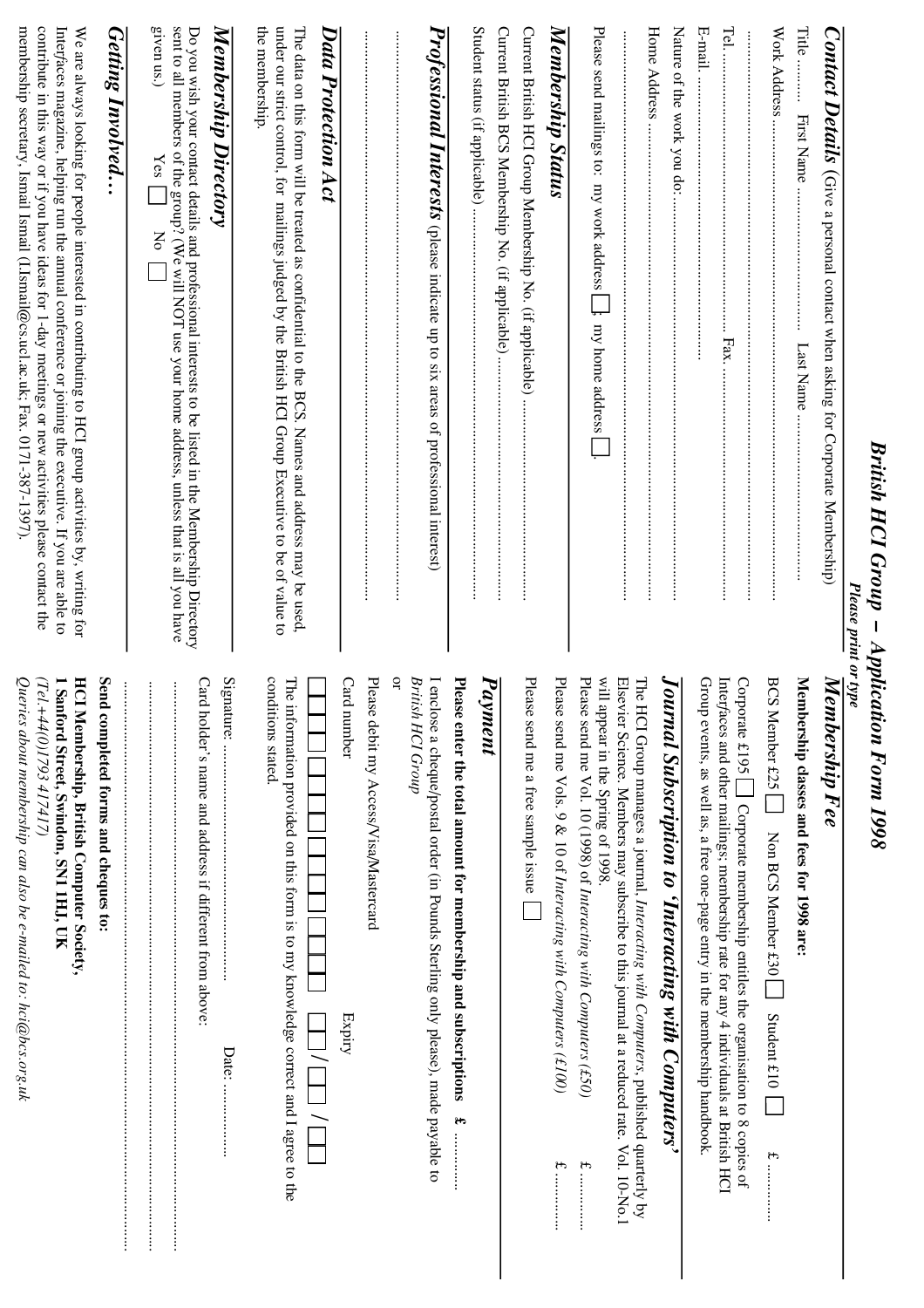# Dynamics in Document Design: Creating Text for Readers

Karen A. Schriver

Dynamics in Document Design: Creating Text for Readers. Karen A. Schriver. John Wiley & Sons, 1997. 560pp. ISBN 0471-30636-3.

### Reviewed by

Roy Johnson, Mantex Information Services

This is a substantial piece of work produced by someone who feels passionately about document design, both as a functional and aesthetic activity, and as an under-rated profession. Karen Schriver has a lot of experience, and plenty to say.

The book is structured so as to place the whole business of information design in a historical and political context. The first two chapters deal with defining document design and showing how it has evolved from the nineteenth century to the present. This is followed by a chronological map of graphic design as a profession in the context of education, science, and technological developments in the twentieth century.

The next four chapters deal with how readers perceive and react to information, as well as offering theories of typography and layout. Finally, there is a major section on how designers can learn from user feedback, a superb twenty-one page bibliography, two indexes (author and subject), and a very interesting appendix discussing the use of common typographic symbols.

Schriver takes a reader-centred as opposed to a 'productfocused' approach. Any design solutions are acceptable only insofar as they assist the reader's understanding. In this respect she might have given more emphasis to the subtitle of her book, *Creating Text for Readers*, which appears only on the title page. The problem is that for the majority of 500 plus pages we are bombarded with too much on the process of her investigations rather than her results. There's a great deal on 'how the research was conducted' and 'what we found out about users' response to the data'. This approach might be suitable for academic research papers but it seems out of place here, even though some of the readers' responses to Web screens were interesting. (The lesson is – keep it simple, make it readable, give plenty of information.)

For instance, the author discusses the problems of establishing academic respectability for writing as a discipline – which is less to do with document design than the sociology of a profession. Then in her chapter on the history of design in the twentieth century she goes into the details of plain language campaigns in the USA, the UK, Canada, and Australia – plus the 'History of the Mechanical Pencil'. All of this is reasonably interesting, but it's a long way from a book that is intended for 'the writers and graphic designers who create the many types of documents people use every day'.

The fundamental problem seems to be that the book is trying to do two things at the same time. It's offering an academic study of communication theory as well as a practical guide to good design. (The majority of the abstractly titled second chapter – 'Evolution of the Field: Contextual Dynamics' – could be placed directly in an

academic journal on the history of education in the USA.) Sometimes these two objectives work against each other. For instance, the author gives a lengthy account of research into teenagers' responses to drug-prevention brochures, revealing how political correctness and naïvety in their design makes them ineffective. But one glance at the examples by anyone with an ounce of wit would reveal the same as fiftysix laboured pages of research and analysis.

The author also devotes forty pages to the difficulties of linking two VCRs and a TV by following the manufacturer's instructions. The problems of such tightly printed instructions – which I think we all know – are elaborated at the expense of solutions. It's not really clear which group of readers would need an extended account of grappling with poor instruction manuals. Most of the book's readers will want advice on design that is more effective and efficient. She becomes more instructive when she arrives at a chapter on typography and the use of space in good document design. However, a case study on the appropriateness and legibility of type is preceded by twelve pages describing the research conditions before we reach the results.

When the author introduces the application of Gestalt psychology to perceptions of visually presented information, we seem to be due for profound revelations, but instead we're taken straight back into the realm of the obvious. Yes – those mobile phone instruction leaflets are badly designed. She spends ten pages describing a problem which a good graphic designer such as Robert Parker would show you in one. She even finishes by describing the design of her own book. It's an elegant production, but this sort of thing is self-indulgent, and it isn't helped by language which is often trying harder to be impressive than to communicate clearly. 'I present a ten-stage iterative heuristic for structuring content' isn't exactly a reader-centred style, is it?

The overall argument is that designers must pay attention to readers' needs – both for the sake of the reader and the successful outcome of design. When designing documents for general public consumption, the writing should be very simple, the diagrams clear, and all stages in any process clearly distinguished. All this is worthy and good. If only the author had followed her own advice, and hadn't spent such enormous amounts of effort proving what seems rather obvious.

This is a piece of work that I suspect is bidding to become a standard text. On the strength of its research, it may well succeed; but busy writers and designers will probably want advice that is more succinct. They don't have time to be reading 500-page manuals. However, I'm sure it will find its way into the library of any institution which pretends to teach the principles of good written communication.

**© Roy Johnson, 1997 Mantex Information Services**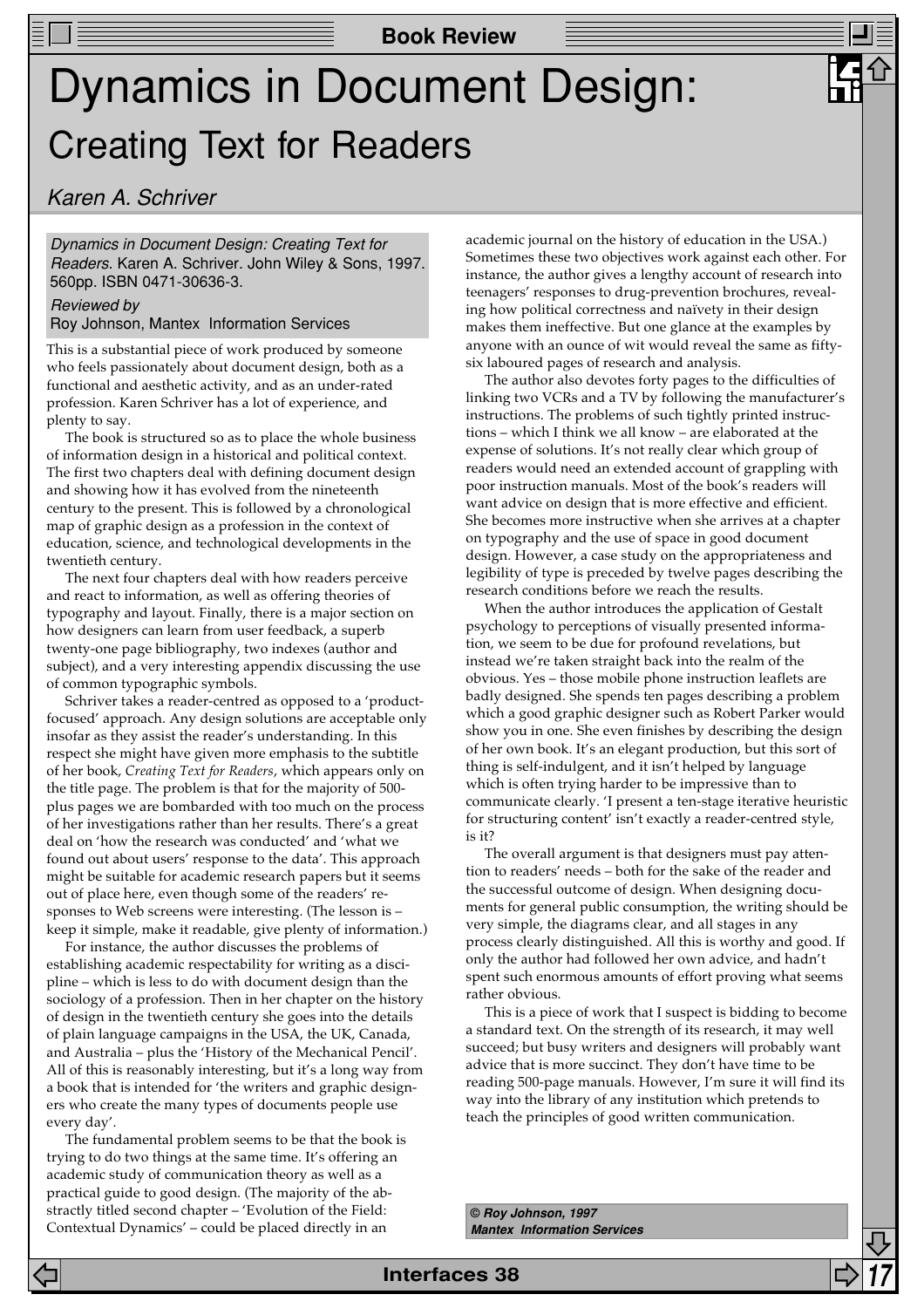## The Active Web

### Part 1

The web is changing. Its pages are no longer static, but moving, changing, interacting. Even as we watch, it is evolving from an information repository into a distributed interface to a global networked computational engine. But this change has its price. Can users understand what they are seeing? How do you choose the right technology? Or do you just try a bit of everything? No, the right answer, as with any design problem, is to match the technology to the needs. Sometimes, for marketing or image reasons, this means the newest technology just because it is the newest and sexiest. But when functionality and usability matter it is likely to mean a blend of technologies and often a sociotechnical solution, involving, dare we say it, people! This is the first part of a two-part article. In this part we'll look at the issues affecting the choice of an appropriate web technology and at the use of basic animation and media. In the next issue of Interfaces we'll examine several scenarios for adding interactive elements to web pages and for generating and updating web pages from databases.

**keywords:** world-wide web, interaction, design, HCI, CSCW, Java, JavaScript, JDBC, CGI, servlets

### **Why I'm writing this**

I'm writing this article because I've had to tell it more times than I care to count. Again and again undergraduate and postgraduate students have come to me wanting to do a project using the web. What technology should they be looking at?

Of course, there is so much to choose from:

- general languages and mechanisms to make your pages come alive: Java, JavaScript, CGI, servlets, VRML, Active Server Pages, Dynamic HTML
- vendor-specific products to access data stored in their own database or media formats: ShockWave, Oracle Web Server, Domino
- research systems: including HyperAT discussed in this issue of Inter*faces* [7], GMD's BSCW (Basic Support for Cooperative Work) webbased shared document repository [2, 16], and other systems presented at numerous web conferences and workshops [3, 4, 5]
- streaming media: CuSeeMe, RealVideo, RealAudio
- push technology: although this is perhaps on the wane, it looks forward to the coming of interactive TV and PopuNET [12]

The essence of design is to choose techniques appropriate for the material and purpose. Although this may mean the latest or most exciting technology, often it will not. Most important, most students (and, looking at systems around us, many interface designers) look only to a technical solution. The real art is in designing the whole sociotechnical system. This has the added plus that the technical part is easier and more robust!

I've sent my students scurrying through every bookshop and library, searching for a good comparison of techniques. But to no avail. Books on CGI scripting tell you why it is a good idea, books on Java tell you about applets, books on Dynamic HTML tell you everything it can achieve, and of course the vendor-specific products will give you the earth.

So, I'm writing my own short account to save me telling my students the same story again and again next year and also so that you can perhaps give it to yours.

#### **The static web – should it stay still?**

In the early days the web was simply a collection of (largely text) pages linked together. The material was static or slowly changing and much of it authored and updated by hand. Some pages were generated on the fly, in particular the gateways into ftp servers and to gophers, which were so important in adding 'free' content to the web (see my discussion of this in [10]). However, even here the user's model was still of a static repository of information. Web surfers may not have always known where they were, but they had a pretty good idea of what they were seeing and that if they came back it would be the same.

It was a pleasant, if somewhat boring world, but from a usability viewpoint was wonderful – a consistent interface to terabytes of information. Who could ask for more? Indeed, this is one of the key arguments Nielsen brings against frames-rich sites in his famous alertbox, *Why frames suck (most of the time)* [6] – frames break this simple user model and hence cause trouble. Nielsen calls for a new richer model for the web, which preserves the simplicity of the old model, but which can accommodate and guide the development of new features.

Well, if frames cause trouble, what about applets, timed refreshing pages, roll-overs, dynamic content creation? What are we interacting with – is it information, is it

#### "As HCI researchers and designers, we can neither ignore nor uncritically accept new technology in the web. The active web is here. our job is to understand it and to learn how to use it appropriately."

computer systems? In fact this has been a problem with hypertext interfaces well before the web existed. Back in 1989, Janet Finlay (our editor) and I wrote about the potential problems of these shifts between passive and active paradigm within an interface [8]. Our solution was to accept these differences, but to make them evident to the user through the design of an effective medium of interaction. Of course it's easy to say…

As HCI researchers and designers, we can neither ignore nor uncritically accept new technology in the web. The active web is here, our job is to understand it and to learn how to use it appropriately.

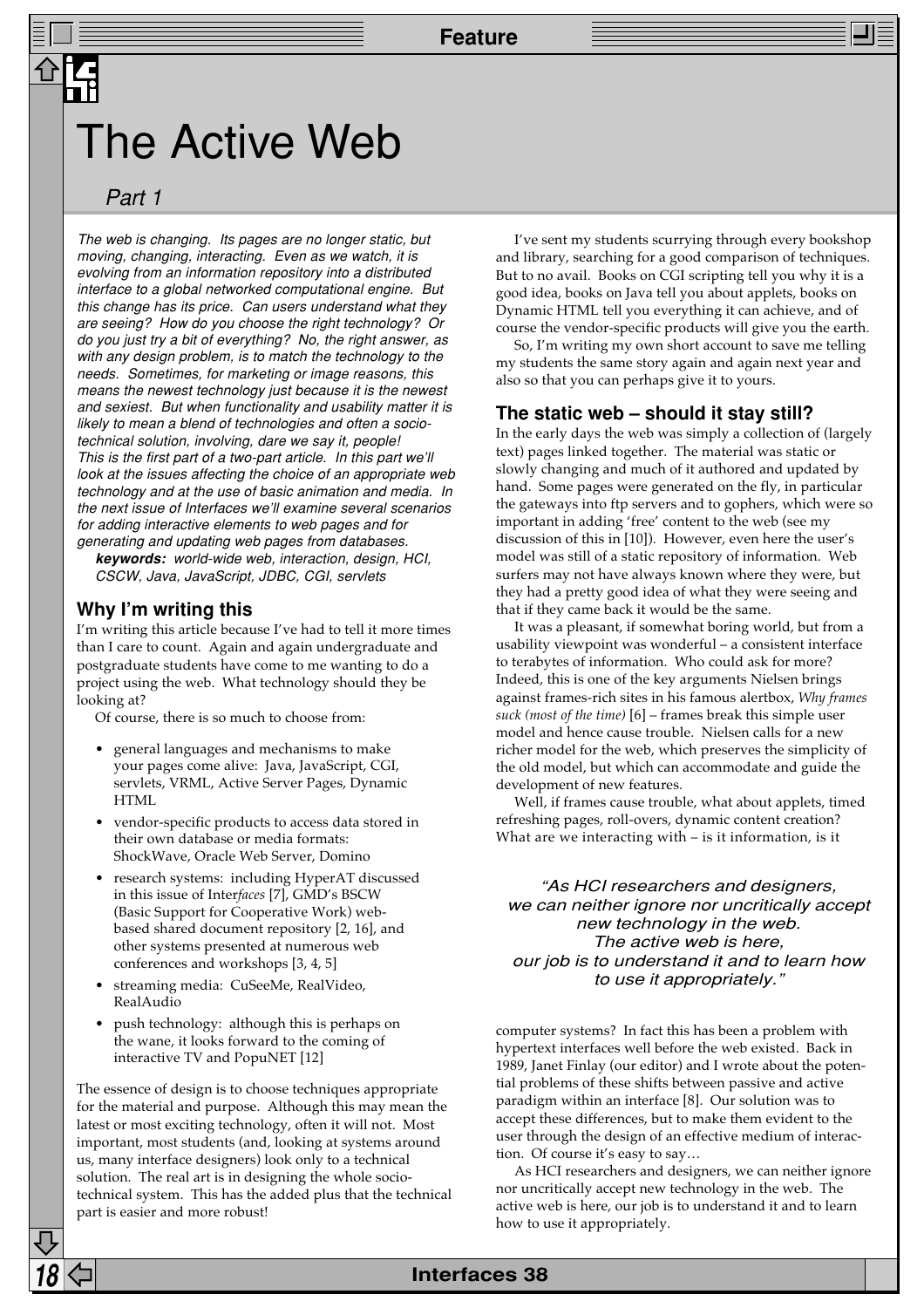**Feature**

## **Alan Dix**

Let's look at the issues which affect the choice of active web techniques.

### **The user view**

One set of issues are based on what the end-user sees, the end-user here being the web viewer.

- **What changes?** This may be a media stream (video, audio or animation) which is changing simply because it is the fundamental nature of the medium. It may be the presentation or view the user has of the underlying content, for example, sorting by different categories or choosing text-only views for blind users. A special form of presentation change is when only a selection of the full data set is shown and that selection changes. The deepest form of change is when the actual content changes.
- **By whom?** Who effects the changes? In the case of a media stream or animation the changes are largely automatic – made by the computer. The other principal sources of change are the site author and the user. However, in complex sites users may see each other's changes – feedthrough.
- **How often?** Finally, what is the pace of change? Months, days, or while you watch?

We'll use the 'what changes?' categories as we examine alternatives and trade-offs in more detail below. But first we need to also look at the technological constraints.

#### **Technology and security**

The fundamental question here is where 'computation' is happening. If pages are changing, there must be some form of 'computation' of those changes. Where does it happen?

- **client** One answer is in the user's web-browsing client enabled by Java applets, various plug-ins such as ShockWave, scripting using JavaScript or VBScript, and most recently Dynamic HTML with layers, CSS and DOM.
- **server** The second is at the web server using CGI scripts (written in Perl, C, UNIX shell, Java or whatever you like!), Java servlets, Active Server Pages or one of the other server-specific scripting mechanisms. in addition, client-side Java applets are only allowed to connect to networked resources on the same machine as they came from. This means that databases accessed from client-side JDBC must run on the web server.
- **another machine** Although the pages are *delivered* from the web server, they may be *constructed* elsewhere. For hand-produced pages, this will usually be on the page author's

desktop PC. For generated pages, this may be a PC or a central database server.

• **people** Of course, as noted earlier, the process of production and update may even involve people!

It is easy to roll out maxims such as 'users first', but, in reality, the choice between these options is not solely a matter of matching the end-user requirements. The best choice also depends on the expertise of the web developer and external limitations. If the server runs on a UNIX machine, you can't expect to use Microsoft Active Server Pages. On the other hand, if you are designing for an intranet you may even get to influence the choice of client software and so make it easier to use more complex client end.

The choice of technological solution is also heavily influenced by issues of security. When we do any computation on data the computation and the data must be in the same place [11]. This apparently simple factor means that if we want to keep data secure (read 'on well protected servers') then we must also perform the critical computation on the servers. For example, imagine a password check. It would be foolish to send the correct password to a Java applet to check!

### **Animation and media**

Simple animations, such as animated gifs and QuickTime movies are now passé. The appropriate use of them is rather rare. The majority are used as the on-screen equivalent of Las Vegas neon lights, not only threatening neurological damage, but sucking up network bandwidth and CPU cycles in the process. The worst offenders are perhaps cycling animated gifs which cause reloads every cycle. Of course long cycles with subtle changes are OK (but then I would say that because I've used them myself in my Magisoft pages [14]). On the other hand there are excellent uses of short video clips to add life and give explanations of



**Magisoft Wand – watch it carefully**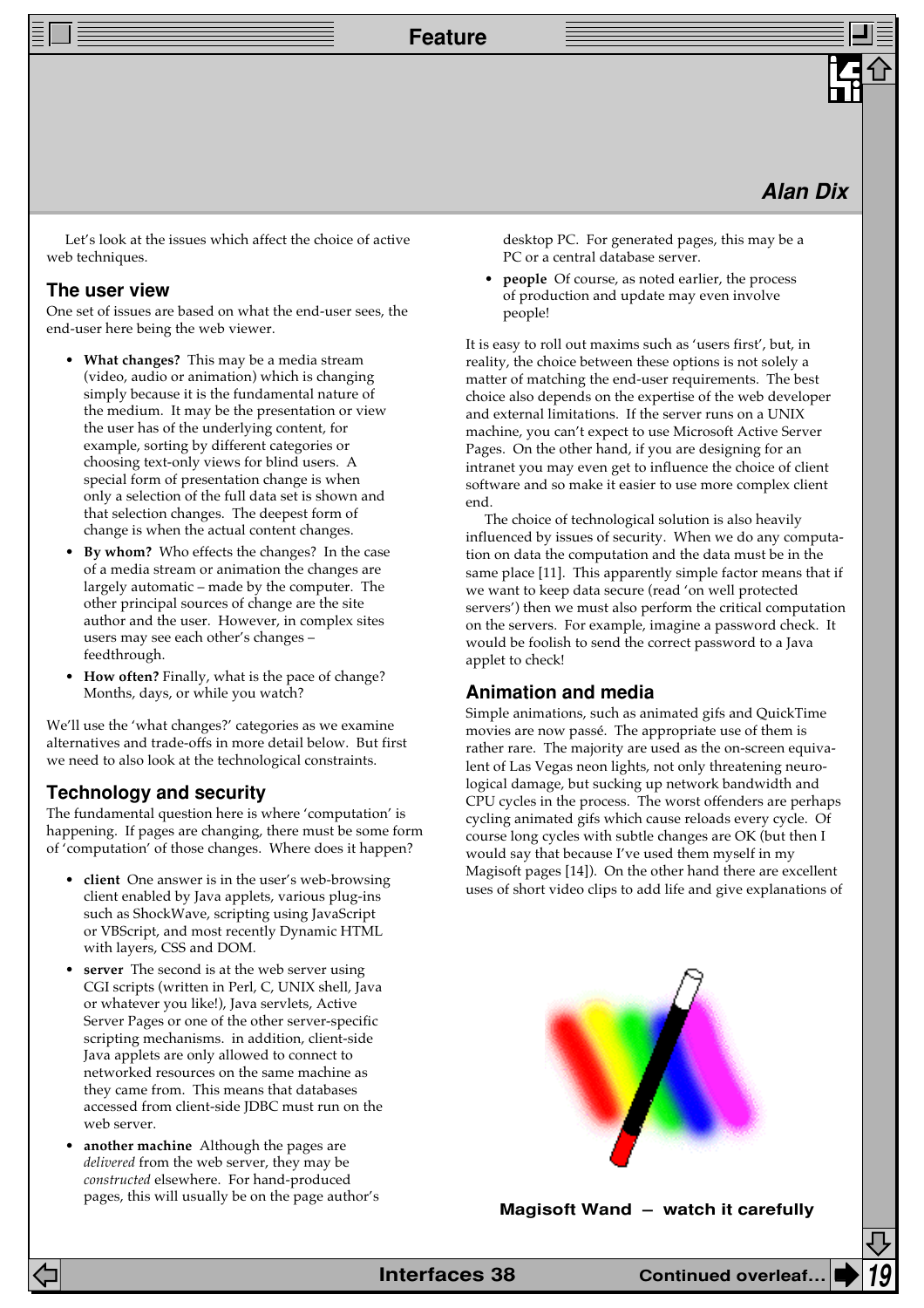## **The Active Web**

dynamic phenomena. An example is the Glasgow University web site for the Hunterian Museum, which is aimed at children [13].

The need to download movies and gifs puts sharp limits on the length of clip that can be shown. Streaming media over the Internet, such as RealVideo, RealAudio and CuSeeMe, allow potentially unlimited sources. As well as longer prepared clips, these techniques allow live transmission (e.g. live radio broadcasts over RealAudio) and long recorded sequences for asynchronous communication. An excellent use of the latter is the Classroom 2000 project [1, 15], which links recordings of audio and video during a lecture with pen strokes on an electronic whiteboard, so that students can play the part of a lecture associated with any slide, or annotation.



Figure 1 – **Hunterian Museum: learning about Romans**



Figure 2 – **Classroom 2000: recording a lecture**

Acceptable streaming video and audio is achieved by a combination of high compression and large client-end buffers. The former leads to loss of quality including blurring and ghosting after rapid changes in screen content. The latter leads to delays, often of several seconds, which makes it impossible to support videoconferencing (CuSeeMe uses little buffering and hence is more likely to suffer break-up of video and audio). The challenges of achieving high quality transmissions (e.g. for video on demand) and low latency (e.g. for video-conferencing) are active research topics in multimedia technology.

Stepping back a bit to look again at this, note that it is often not raw bandwidth which is the problem on the Internet, but packet losses and jitter (varying latency). This can be solved by trading off quality against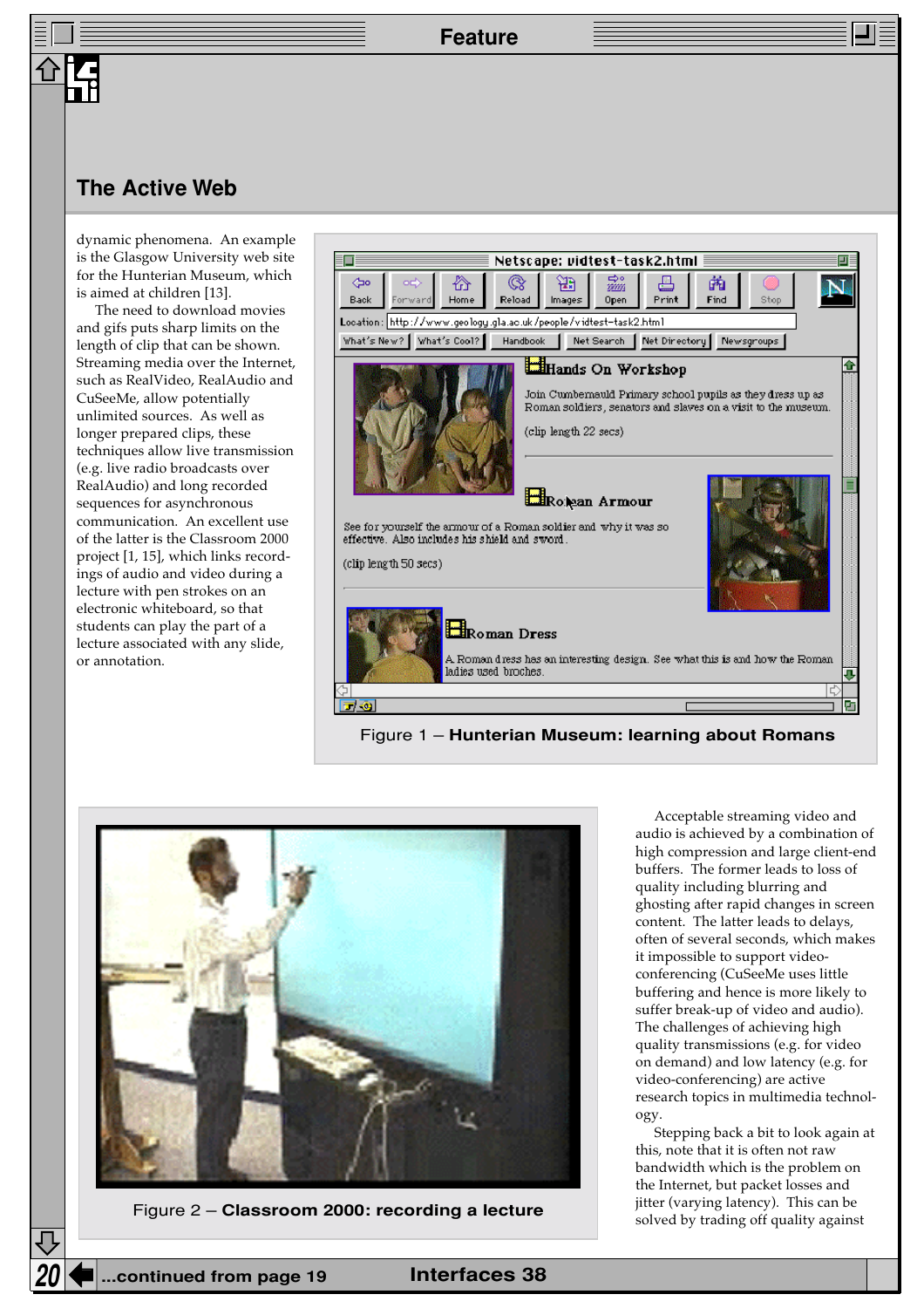**Feature**

## **Alan Dix**

delay, which is OK for fixed content, or low pace change (as in Classroom 2000), but is problematic when we require a *high pace* of interaction (as in video-conferencing).

### **Are you interested?**

Are you working on active web technology either as a researcher or practitioner? If so you may be interested in a workshop on 'The Active Web' to be held in February 1999. The call for papers will be on the web by the time this issue reaches you, so look at:

http://www.hiraeth.com/conf/ActiveWeb

for up-to-date information ...



Figure 3 – **Classroom 2000: indexed playback on student's web browser**

## **Bibliography**

#### Web research and comment

- 1. Abowd, G. D., C. G. Atkeson, J. Brotherton, T. Enqvist, P. Gulley and J. LeMon (1998). Investigating the capture, integration and access problem of ubiquitous computing in an educational setting. *CHI'98 Conference* Proceedings, Los Angeles, ACM Press. pp. 440-47. <http:// [www.cc.gatech.edu/fce/c2000/>](http://www.cc.gatech.edu/fce/c2000/)
- 2. Bentley, R., W. Appelt, U. Busbach, E. Hinrichs, D. Kerr, K. Sikkel, J. Trevor and G. Woetzel (1997). Basic Support for Cooperative Work on the World Wide Web. *International Journal of Human Computer Studies: Special issue on Novel Applications of the WWW,* Spring 1997. <http:// [bscw.gmd.de/Papers/IJHCS/IJHCS.html>](http://bscw.gmd.de/Papers/IJHCS/IJHCS.html)
- 3. Buckingham Shum, S. and C. McKnight (1997). Special Issue on World Wide Web Usability. *International Journal of Human-Computer Studies,* **47**(1): 1–222. [<http://www.hbuk.co.uk/ap/ijhcs/webusability>](http://www.hbuk.co.uk/ap/ijhcs/webusability/)
- 4. Busbach, U., D. Kerr and K. Sikkel, eds (1996). *CSCW and the Web - Proceedings of the 5th ERCIM/W4G Workshop. Arbeitspapiere der GMD 984,*. Sankt Augustin, [GMD. <http://orgwis.gmd.de/projects/W4G/](http://orgwis.gmd.de/projects/W4G/) proceedings/>
- 5. Clarke, D., A. Dix, D. Ramduny and D. Trepess, eds (1997). *Collected Abstracts from a Workshop on Time and the Web*. SOCTR/97/05, School of Computing, Staffordshire [University. <http://www.soc.staffs.ac.uk/](http://www.soc.staffs.ac.uk/seminars/web97/papers/) seminars/web97/papers/>
- also reported in *SIGCHI Bulletin* **30**(1):30–33 and *Interfaces*, Autumn 1997 6. Nielsen, J. (1996). *Why Frames Suck (most of the time)*. <http://
- [www.useit.com/alertbox/9612.html>](http://www.useit.com/alertbox/9612.html)
- 7. Theng, Y. L. and H. Thimbleby (1998). *Practical authoring tools for web authoring* (this issue)

#### Some of my own related publications

8. Dix, A. J. and J. E. Finlay (1989). AMO — the interface as medium. *Poster sessions, HCI International '89*, Boston. p. 22. <http:// [www.soc.staffs.ac.uk/~cmtajd/papers/amo89/>](http://www.hcibook.com/alan/papers/amo89/)

- 9. Dix, A. J. (1992). Pace and interaction. *Proceedings of HCI'92: People and Computers VII*, Cambridge University Press. pp. 193–207. http:// [www.soc.staffs.ac.uk/~cmtajd/papers/pace/](http://www.hcibook.com/alan/papers/pace/)
- 10. Dix, A. (1997). Challenges for Cooperative Work on the Web: An analytical approach. *Computer–Supported Cooperative Work: The Journal of Collaborative Computing,* **6**. pp.135–56. (also reprinted in *Groupware and the World Wide Web*, R. Bentley, U. Busbach, D. Kerr and K. Sikkel (eds), Kluwer 1997)
- 11. Ramduny, D. and A. Dix (1997). Why, What, Where, When: Architectures for Co-operative work on the WWW. *Proceedings of HCI'97*, Bristol, UK, Springer. pp. [283–301. <http://www.soc.staffs.ac.uk/~cmtajd/papers/](http://www.hcibook.com/alan/papers/WWWW97/) WWWW97/>
- 12. A. Dix (1998). PopuNET the Net, everywhere, everywhen. <http:// [www.magisoft.co.uk/PopuNET/>](http://www.hiraeth.com/magisoft/PopuNET/PopuNET.html)

#### Other URLs to visit

- 13. The Hunterian Museum, [Glasgow. \(movies\). <http://www.gla.ac.uk/](http://www.gla.ac.uk/Museum/HuntMus/) Museum/HuntMus/>
- 14. Magisoft Wand (animated gif) [<http://www.magisoft.co.uk/>](http://www.hiraeth.com/magisoft/)
- 15. Classroom 2000 project, GVU Georgia Tech. (Real Audio and Video) [<http://www.cc.gatech.edu/fce/c2000/>](http://www.cc.gatech.edu/fce/c2000/)
- 16. Basic Support for Cooperative Work, GMD, Germany. (web-based shared document space) [<http://bscw.gmd.de/>](http://bscw.gmd.de/)

The web version of this article has more active links to technology and examples:

<<http://www.hiraeth.com/alan/papers/ActiveWeb/>>

#### Alan Dix

**School of Computing, Staffordshire University PO Box 334, Beaconside, Stafford, ST18 0DG Tel: +44 (0)1785 353 428; Fax: +44 (0)1785 353 431 email: alan@hiraeth.com <http://www.hiraeth.com/alan/papers/ActiveWeb/>**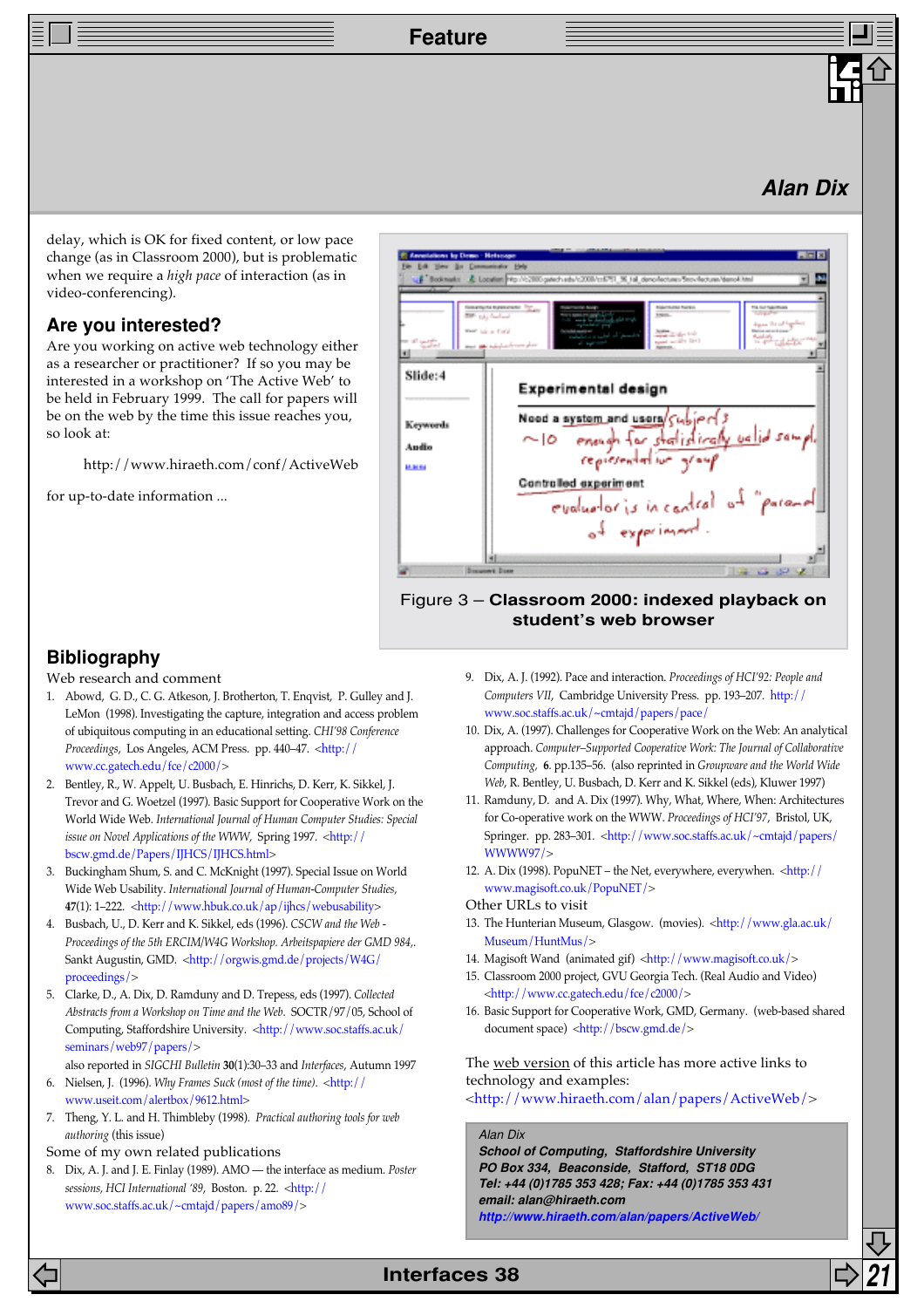**Conference Report**

## CHI 98 Human Factors and Computers

Los Angeles 18–23 April 1998 – Trip report

Andrew Monk and Leon Watts were supported by the ESRC Cognitive Engineering Research Programme (Grant L127251024). Andrew Monk's visit to the conference was also supported by Academic Press.

On the way to L.A. we stopped off in Pittsburgh to visit the HCI Institute at CMU. Andrew Monk gave a talk: "Participants, bystanders, and eavesdroppers: overhearing during video mediated communication". We also took part in a teaching session organised by our host Bob Kraut. The HCI Institute has a very impressive list of staff including Bonnie John, Sara Kiesler, Brad Myers, Christine Neuwirth and Randy Pausch. The current director, Dan Olsen, is in the process of moving back to Brigham Young University. It will be interesting to see who they recruit to take his place. The Institute is effectively an HCI department within a "School of Computer Science", the latter being more like a faculty in a British University. They make their own tenure decisions and teach their own courses (graduate only). Our main reason for visiting was to talk with Bob Kraut and Jane Siegel about their research on the use of video-images-ofwork that closely parallels our own on multi-media communication in remote assistance tasks. We also had some productive meetings discussing their ambitious "Home net" project. Sponsored by Apple and other companies, they have put a PC and internet connection in the homes of 110 carefully selected families and then monitored their usage over a two or three year period (see Kraut et al., CHI 98 Conference Proceedings, for the latest results from this study).

Prior to the conference proper Leon Watts took part in the Basic Research Symposium, a two-day pre-conference event. His paper was entitled "Understanding people and computers", reviewing the state and direction of HCI research. Our paper, given by Andrew Monk, was entitled "Peripheral participation in mediated communication". As in previous years a large part of the programme was given over to research on the fusion of communication and computing devices. Notable amongst these were: Kraut's paper (see above); a thorough study of Lambda MOO by Schiano and White; some interesting ideas on how video quality-of-service may be driven by awareness in a virtual environment, by Reynard et al., and two studies of voicemail usage by Wittaker et al. (the latter are both in the CHI 98 Summary). The presence of mobile telephone companies was very visible and one of the most popular panels was "Baby faces: user-interface design for small displays", with contributions from Ericsson and Nokia. Perhaps the most dramatic of the papers on communication was by Paulos and Canny from Berkeley who had built "personal roving presences", robots with cameras, microphones and speakers, that present an image of their remote operator and can make gestures, etc. Early versions of these personal roving presences were helium blimps of human proportions that could be steered around someone else's building and controlled over the internet. These turned out

## **Andrew Monk and Leon Watts**

to be difficult to control and later versions took the form of a drivable trolley!

Other fun technical innovations included haptic displays (amazing what one can do with servo-motors and bicycle cables), pen-based input (three papers), and various applications of sensing technologies (face tracking, sensing emotional state via physiological measures, and a kiosk that senses prospective clients). There were five papers illustrating different forms of Ishii's (MIT Media Labs) tangible bits idea. The user manipulates objects, such as blocks, and these manipulations are sensed to produce effects of various kinds. For example, objects representing components of holographic equipment were used to simulate laser experiments (see Underkoffler and Ishii). The objects were sensed by a computer that could then project a dynamically changing diagram of the laser beams that would be created onto those objects using a ceiling mounted video projector.

The three conference themes were medicine, entertainment and education. I did not follow the education theme. I found the medicine papers worthy but not challenging (they were mainly concerned with computerised records and the like) and the entertainment papers somewhat superficial. The latter divided into papers on the software used in the film industry and supposedly entertaining installations (e.g. an artificial stream with computer generated text projected onto it, by White and Small). Entertainment has to be the way computers finally get into the home, but if these papers are anything to go by, no one knows how to do it yet. CHI 99 is in Pittsburgh, and one of the conference themes will be HCI for older people. This may have something to do with the fact that many of the originators of CHI are no longer spring chickens. Indeed HCI has a history, as was illustrated in two sessions "Honouring our elders", the elders in question being Doug Engelbart and the designers of the STAR and LISA interfaces. Finally, we should mention the starting and finishing plenary sessions. Both had a high moral tone. The former, by Ben Shneiderman, admonished us to change the world in a socially responsible manner. In the latter Brenda Laurel explained how her idea of humanism had in many ways guided her work on the Purple Moon computer games for 8–12-year-old girls. It is easy to sneer at this kind of rhetoric but I am sure that many HCI researchers do care about making the world a better place. It was stimulating to have two speakers asking us to think about the criteria we use to judge our work from this moral point of view.

**Andrew Monk Leon Watts Dept of Psychology, University of York Heslington, York, YO1 5DD, UK Tel: +44 1904 433148 Tel: +44 1904 433186 Fax: +44 1904 433181 Fax: +44 1904 433181 Email: AM1@york.ac.uk Email: L.Watts@psych.york.ac.uk**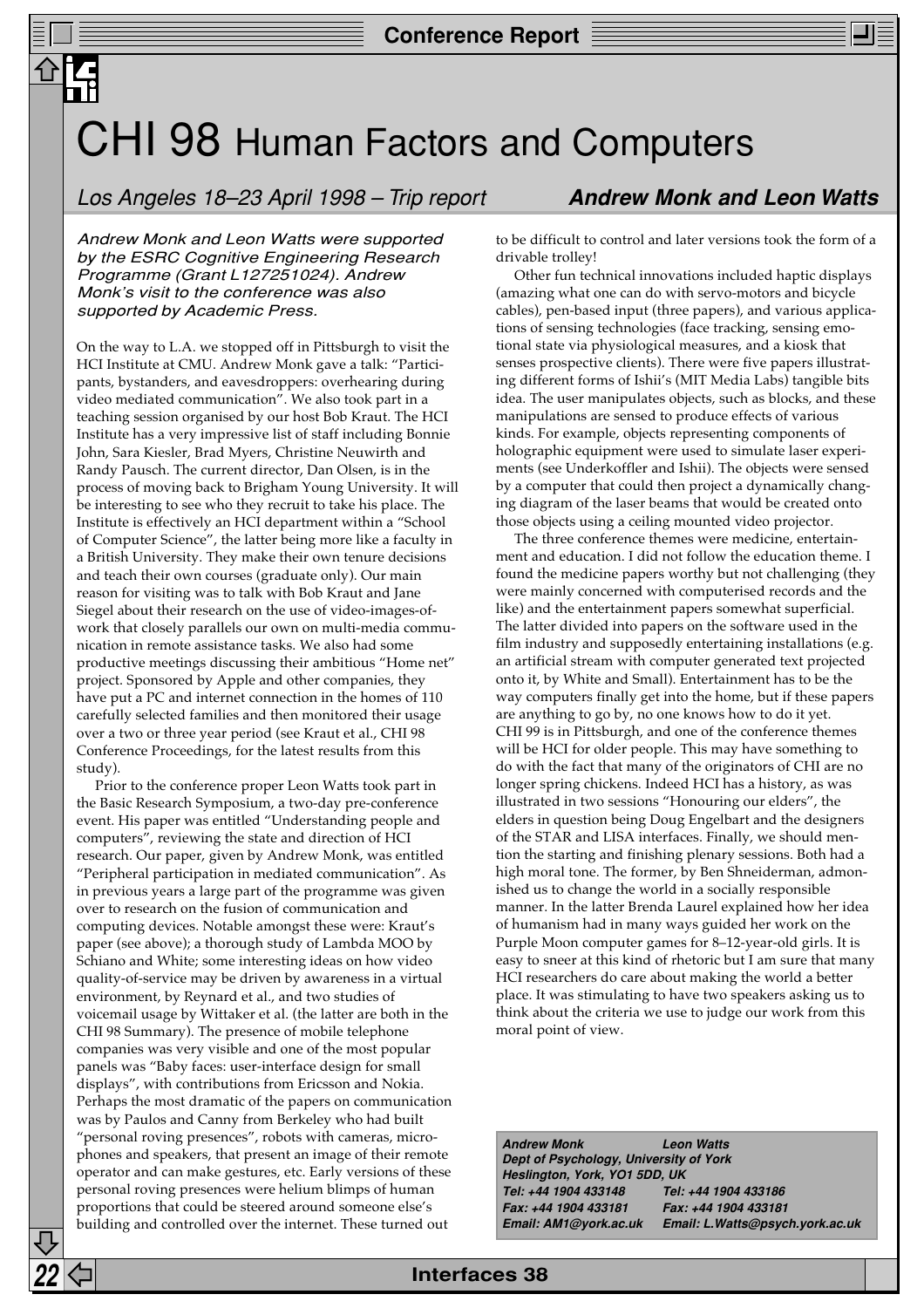# GRAPHIC DESIGN COMPETITION

## Design the British HCI Group's new logo for Print and Web

## Calling all Graphic/Interaction Designers (especially students) . . .

The British HCI Group is looking for a new logo to express its identity. This is your chance to prove your skills, and add a major item to your portfolio.

## **The Prize . . .**

Your design will be used on the Group's website <http://www.bcs.org.uk/hci/>, all printed publicity (e.g. posters, newspaper adverts), stationery (letterhead), and publications such as Interfaces magazine, the proceedings of the annual HCI Conference (published by Springer-Verlag), and all the conference merchandising (bag, T-shirt, etc).

You will be acknowledged as the designer on the website.

Finally, you will receive a copy of the HCI textbook:

HUMAN–COMPUTER INTERACTION (Second Edition)

Alan Dix • Janet Finlay • Gregory Abowd • Russell Beale (Prentice Hall, 1998)

(See <http://www.hiraeth.com/books/hci/> for details)

. . . plus accompanying mouse mat!

## **The Brief . . .**

## CONTENT

You can revamp our existing logo, or create something completely new. We have no preference.

The only constraints are that our URL and name must be included:

www.bcs.org.uk/hci British HCI Group (optionally followed by "British Computer Society" or "BCS")

## BACKGROUND

The HCI Group is the largest organisation for HCI professionals in Europe. The issues that concern its members fundamentally concern the relationship of people to technology in all its forms in society. Further details on the Group's website.

The HCI Group's logo is often used in conjunction with the British Computer Society's crest of arms: http:// www.bcs.org.uk

## MEDIA

The design must look good both on the web and in print. We therefore expect you to submit a web format version (GIF or JPEG) and a printable version (e.g. EPS).

We would like the following versions:

### Print media:

- Ideally, an arbitrarily scalable 300dpi EPS file. All fonts, etc., should be included in the file if you can.
- Colour, and black and white/grey versions (we often can't use colour) – printed colours to match those of the web logo
- An A4 headed paper design for official correspondence. This should include the BCS crest of arms

(which will be supplied to the winner – in the meantime, use the GIF from the BCS website), and should present the following information:

British Human–Computer Interaction Group A Specialist Group of the British Computer Society British Computer Society, 1 Sanford Street, Swindon, SN1 1HJ, U.K. www.bcs.org.uk/hci Email: hci@bcs.org.uk Tel: 01793 417417 Fax: 01793 480270

Web media:

- 72dpi GIF or JPEG file if you use colour, a black and white/grey version is not needed
- it's up to you how big you make the main logo (bearing in mind download speed)
- no animated logos please
- you can produce a small icon version as well if you wish
- no Java, JavaScript or plug-ins to be required just straight graphics + text

## SUBMISSION DEADLINE **30 September, 1998**

Submissions (on 3.5" disk or by email attachment) and queries to Simon Buckingham Shum, address below.

The winner will be decided by the HCI Group's Executive, whose decision is final.

Dr Simon Buckingham Shum Knowledge Media Institute The Open University Milton Keynes MK7 6AA, U.K. Email: S.Buckingham.Shum@open.ac.uk WWW: http://kmi.open.ac.uk/sbs Tel: 01908 655723 Fax: 01908 653169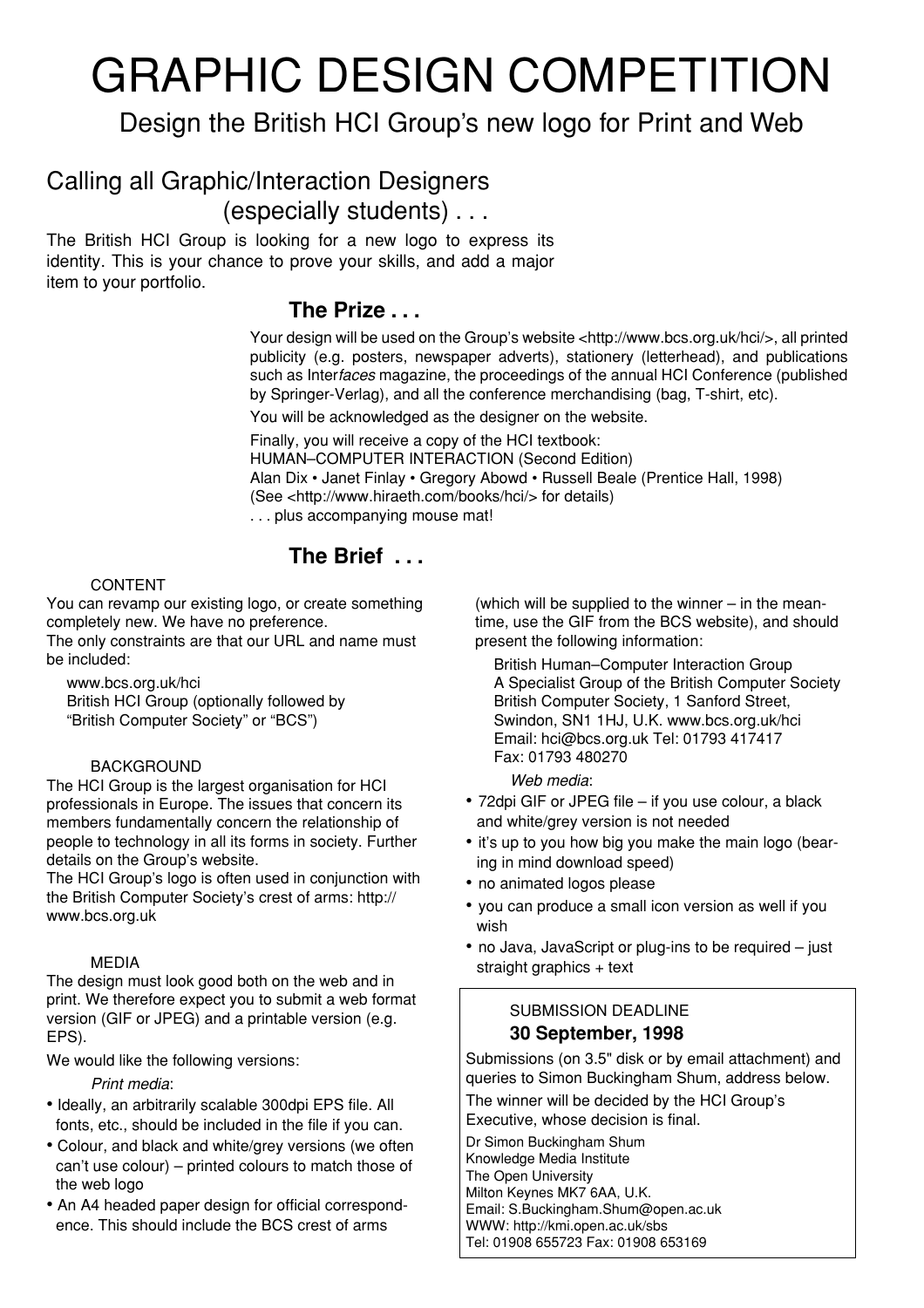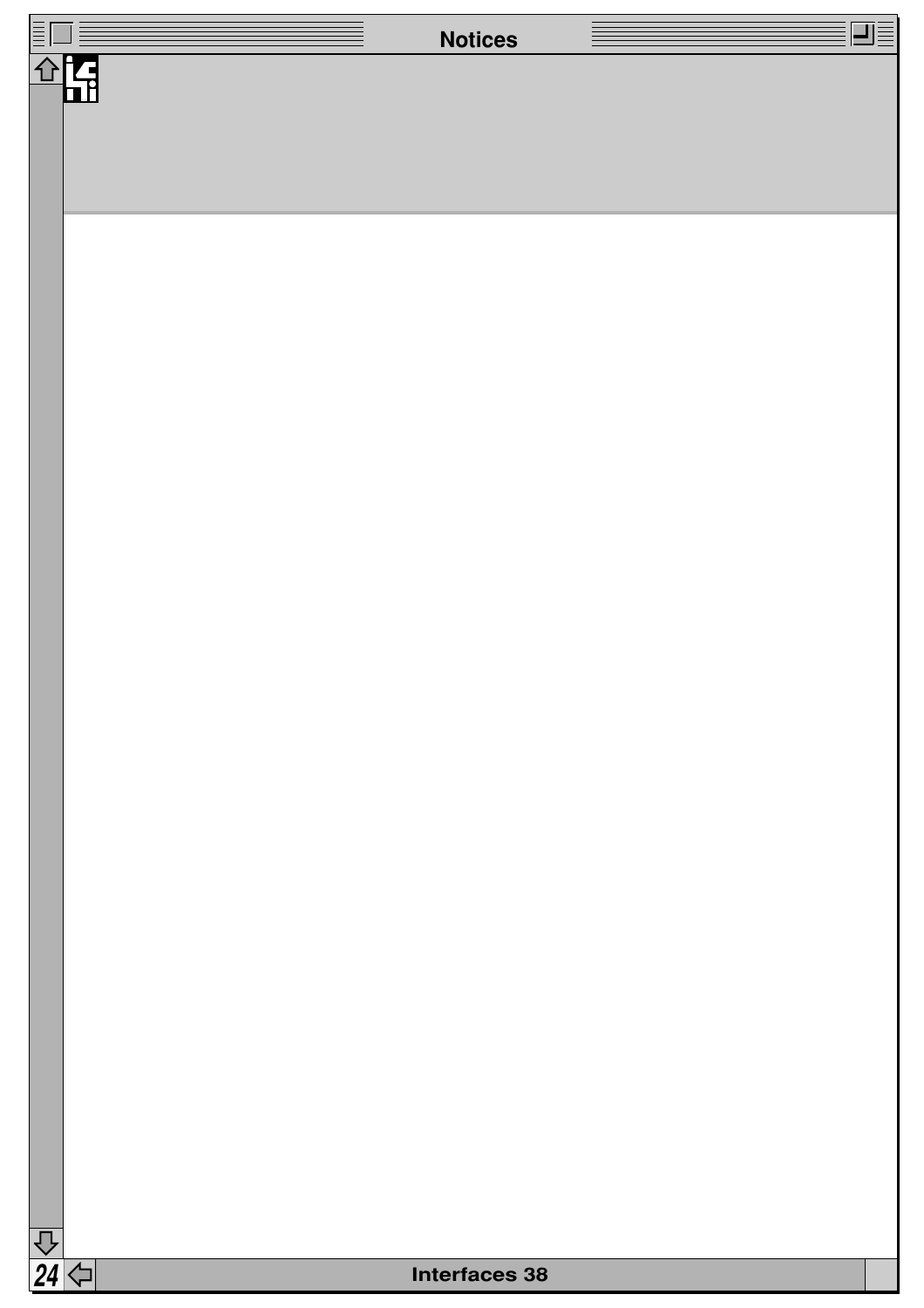## **Notices**

## **IMAS JavaFest**

Software Development for Real-World Applications Tweed Horizons Centre, Friday 21st August, 1.30–4.30 pm Supported by the British HCI Group (a specialist group of the British Computer Society)

The third IMAS Java Summer Workshop will be held on Friday 21st August in the ultra-modern conference suite of the Tweed Horizons Centre, St Boswells, on the banks of the River Tweed, in the heart of the Borders countryside. The venue is about an hour's drive from Edinburgh, and about the same from Newcastle.

Java is rapidly establishing itself as the platform of choice among leading-edge software developers throughout the world. This meeting will provide a unique opportunity to hear from early adopters and innovators about the benefits you can expect, and the pitfalls you should avoid, if you decide to follow their example and adopt Java for your real-world software development.

Whether you are a researcher, interactive media developer, a user or potential user, you will benefit from hearing comment, experience and case studies from leading practitioners. If you are already a Java user, or on the verge of converting, you will have the opportunity to exchange thoughts, experiences and news of the latest developments, and to see for yourself the scope and flexibility of Java in real-world application contexts, including database and network access, graphics, animation and modelling.

Registration costs £30 for IMAS and British HCI Group members, £50 for others. Please complete and return the form overleaf, with payment, to

#### **Advance Programme**

12.30 Registration opens

- 1.20 Introduction
	- Mike Forsyth, Calligrafix
- 1.30 Java in the Real World A Manufacturing Case Study Neil Martin, Spektra Systems
- 2.00 Building an Organisational Knowledge Management System in Java – the Organik Experience Iain King, Orbital Technologies
- 2.30 Hyperprogramming in Java Prof Ron Morrison, St Andrew's University
- 3.00 Coffee and demonstrations
- 3.30 Java™ Blend™ Use Databases without writing SQL Dr. Gerhard Mueller-Proefrock, Tech@Spree Software Technology
- 4.00 Panel: achievements, trade-offs and future trends
- 4.30 Close

#### **Tech@Spree Software Technology**

Tech@Spree Software Technology GmbH is a software engineering and development company, based in Berlin, which is solely focused on object technology, distributed objects and Internet applications. Recently Tech@Spree has been closely involved with Sun Microsystems and Baan in the development of Java™ Blend™ , an exciting new Java product just coming to market. Java Blend is a database adapter technology which seamlessly integrates Java object technology with relational database technology to provide increased productivity to application developers complying with ODMG standards (version 2.0 of 1997). It allows both interactive wrapping of existing databases through Java classes, and the mapping of Java classes to a Relational Data Base System, with automatic generation of the required schemas and the code necessary to access the data.

**Dr Gerhard Mueller-Proefrock** is co-founder and managing director of Tech@Spree Software Technology. In addition to spearheading Tech@Spree's contribution to Java Blend, Dr Mueller-Proefrock has led several Java/Internet and CORBA application projects for local software and end-user companies, including German TV stations. Prior to setting up Tech@Spree, he was director for object technology at Siemens Nixdorf Information Systems AG. In his talk he will give an introduction to the functionality of the Java Blend tool set, discuss some major architectural issues of the environment, and finally report on early usage experiences from the beta program. The state of the second section of REGISTRATION FORM OVERLEAF

Sue Cook, Interactive Media Alliance Scotland, 13-17 Forth St, Edinburgh EH1 3LE Tel: 0131 558 7943, email: imas@imas.org.uk Web: www.imas.org.uk

#### **Spektra Systems**

Established in 1996, Spektra Systems is an example of a new breed of Scottish software company. The company's success stems from the significant software development and consultancy experience of its team, combined with world class expertise in object oriented and intranet technologies. Spektra Development Services, one of the two major divisions of the company, provides a comprehensive product or application development service on NT/ UNIX based platforms using Object Oriented and GUI technologies, specifically C++ and Java.

**Neil Martin** is principal engineer in the Development Services Division. Spektra are rapidly expanding their investment in and commitment to Java. Neil's talk will review the training, development and performance trade-offs underlying this move.

#### **Orbital Technologies**

Orbital Technologies was founded in 1995 to develop applications for the 'corporate knowledge era', and was one of the first software companies in the UK to make a total commitment to Java as the development environment for all its applications. The company has grown rapidly, and is in a strong position to reflect on the importance of the early commitment to Java in underpinning its success, as well as the problems in recruitment and training involved in adopting a new and still-evolving system.

**Iain King** is program manager at Orbital for their recently announced Organik corporate knowledge management system, with responsibility for specifying the product and managing the design process. His talk will explain the design and structure of Organik and how it leverages 'tacit' knowledge, and will review Orbital's experiences of using Java to build a server application.

#### **University of St Andrews**

**Professor Ron Morrison** is head of the Persistent Programming Research group in the Computer Science Department at the University of St Andrews. The group have pioneered advanced programming concepts and techniques, including polymorphic type systems, persistent languages, persistent object stores, hypertext, graphics and linguistic reflection. Two prototype languages: PSalgol and Napier88 have been developed along with a programming technique, hyper-programming, which is only available only in persistent systems.

Recently several of these techniques have been adapted and deployed in a more commercial platform, namely Java, with highly fruitful and promising results. Professor Morrison will review the strengths and weaknesses of Java for industrial-strength software development, with particular emphasis on its support for hyperprogramming.

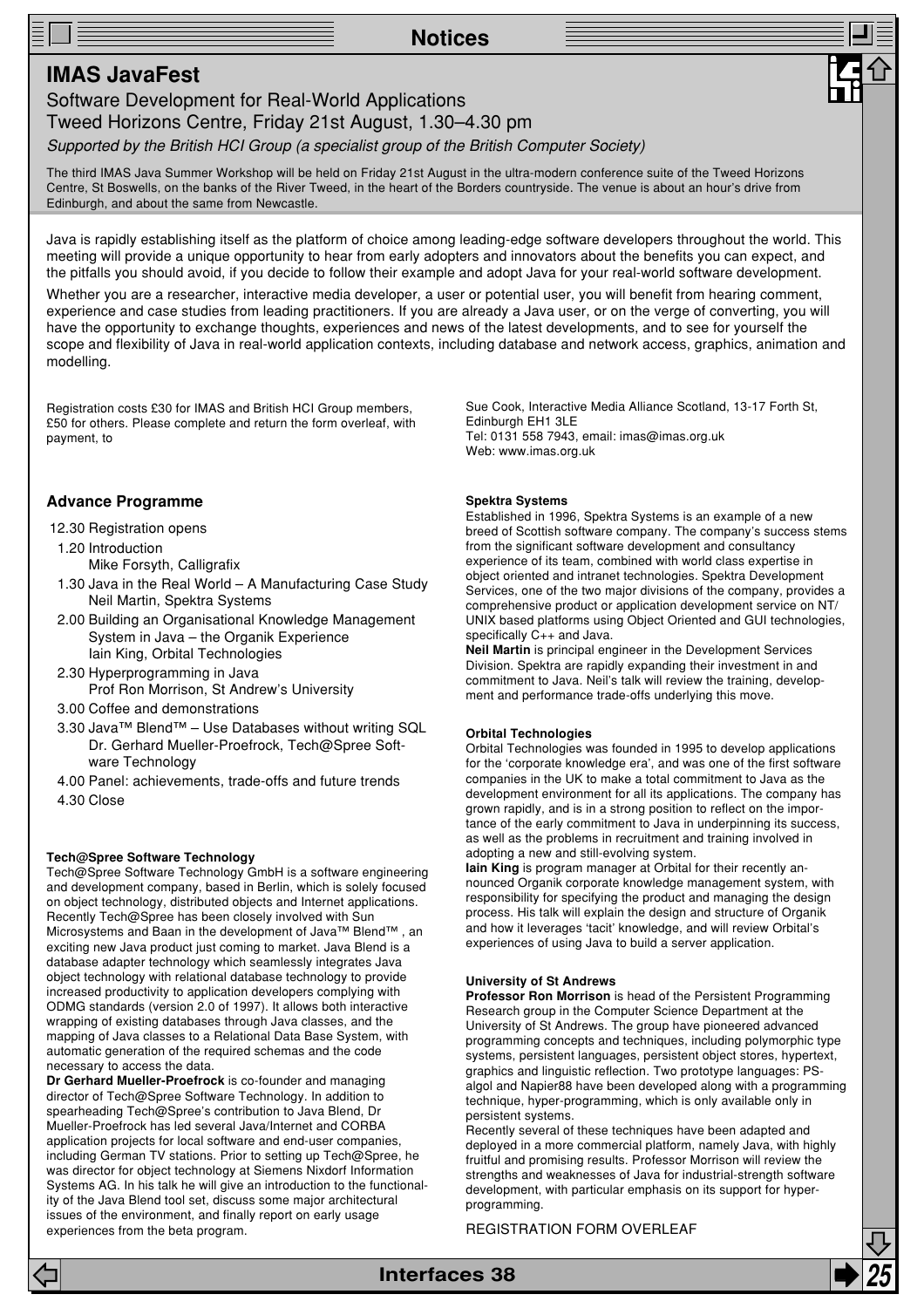*Are you annoyed by pull handles on doors that push open?*

#### **HCI or Ergonomics Graduate Henley-on-Thames Salary £18K plus £1000 relocation**

AIT is currently looking for human factors staff to join our existing HCI team and complement our 200+ development staff.

You will have a formal qualification in HCI or Ergonomics. You will need the ability to work within project lifecycle development teams and have experience of task analysis, user requirements definition, documentation of design guidelines, prototyping and interface design. Excellent communication skills and a genuine enthusiasm for user centred design are essential.

Hopefully, you will have knowledge of Microsoft Office applications, graphics packages such as Adobe Photoshop and Paint Shop Pro and the resource editors of C++ and Visual Basic. Ideally we would also like you to have some understanding of web based design.

AIT's dynamic and innovative approach combined with leading edge technology has given us an enviable reputation as one of the best client server development companies in the world, building multi-channel solutions for retail financial services. We are able to offer you excellent career prospects, personal growth and job security as well as a (noncompulsory) personal fitness trainer and an Artist in Residence. But why not come along and find out for yourself! We are based in Henley-on-Thames and have an office in the USA.

For further information please contact Nicky Hendry at: AIT Group plc, The Malthouse, New Street, Henley-on-Thames, RG9 2BP

Telephone: 01491 416798 Facsimile: 01491 416601 E-mail: nicola.hendry@ait.co.uk http://www.ait.co.uk

**Coming …**

The British HCI Group is about to launch two new web-based resources

|                           | www.bcs.org.uk/hci $\equiv \mathbb{E}$                          |  |
|---------------------------|-----------------------------------------------------------------|--|
| 6 items, 2.2 GB available |                                                                 |  |
|                           | Name                                                            |  |
|                           | HCl listings                                                    |  |
|                           | consultancy                                                     |  |
|                           | courses                                                         |  |
|                           | undergraduate                                                   |  |
|                           | postgraduate                                                    |  |
|                           | commercial                                                      |  |
|                           |                                                                 |  |
|                           |                                                                 |  |
|                           | Watch out for an announcement soon<br>http://www.bcs.org.uk/hci |  |

### **IMAS JavaFest registration form**

Please return with remittance (made payable to IMAS) to Sue Cook, IMAS, Forth House 13-17 Forth St, Edinburgh EH1 3LE Tel: 0131 558 1565 Please reserve place(s) as indicated for the IMAS JavaFest Tweed Horizons Centre, St Boswells, Friday 21st August IMAS/British HCI Group member(s) ………… (£30.00 each incl. VAT) Non-members ………… (£50.00 each incl. VAT) Total registration cost …………………………………………… Payment enclosed/Please invoice me\* \*DELETE AS APPROPRIATE PLEASE USE BLOCK LETTERS. PLEASE PHOTOCOPY THE FORM IF YOU WISH. Name ………………………………………………………… Address ………………………………………………………… …………………………………………………………………… …………………………………………………………………… …………………………………………………………………… Phone ………………………………………………………… Fax ………………………………………………………… Email …………………………………………………………

**26 Interfaces 38**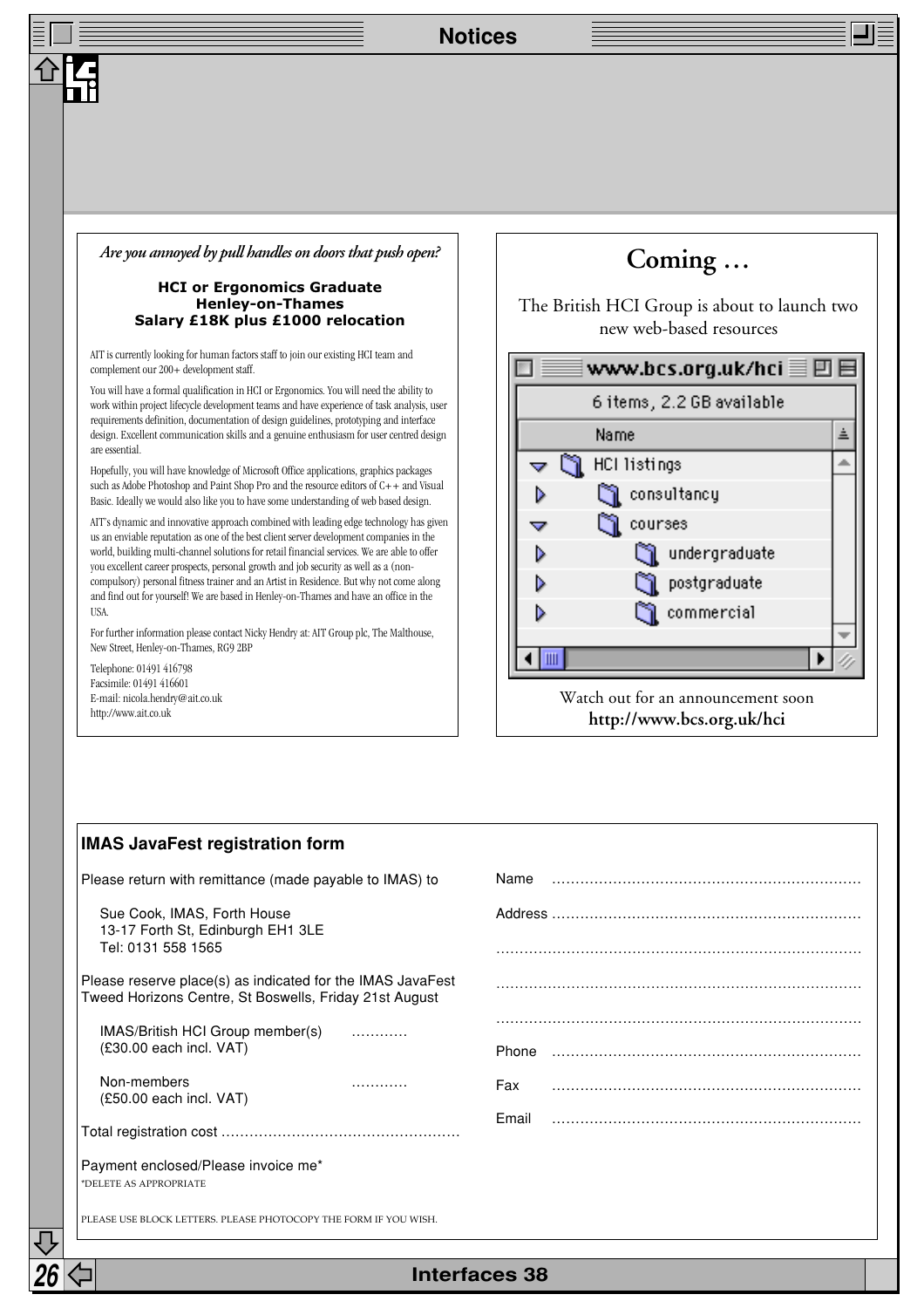# Alternative Realities

Our current conception of what HCI is and should be cannot possibly last. We are at a transition point in the relationship between people, information technology, and society, and need to break up a few of our cosy preconceptions about the field. **Alternative Realities** is a new regular section which is intended to serve as a forum for expressing much-needed alternative, and preferably controversial, views of what is, should, or will be going on. Contributions are sought which might be brief and jokey, or more serious in tone and deeper in argumentation. Articles should not be merely amusing though – we are looking for meaty issues behind the views expressed, however lightly. So, get it off your chest and write to **Alternative Realities**!

**John Waterworth** Department of Informatics, Umeå University, S-901 87 Sweden. Email: jwworth@informatik.umu.se

## Developing ISO standards and new HCI based methodologies is a waste of time **David Singleton**

There is close to zero chance that the European IT industry will adopt ISO standards or new HCI methodologies promoted by HCI people. The reasons lie in the economic structure of the IT industry.

#### **ISO standards in computing**

Powerful players, IBM before, Microsoft today, promote their own proprietary standards ruthlessly to control customers, lock out competitors and raise profits. As a corollary, a consortium of IT companies promoting a vendor-independent standard is generally a sign of weakness. Vendors, with their own financial and commercial interests to protect, will always seek to manipulate open standards. UNIX, MOTIF, OSI, the list of (relative) failures is long.

But there are exceptions you cry! Low-level vendor-independent standards such as ASCII do work. But even here vendors war with each other. Most HCI is above this level.

The Internet is a set of open standards controlled by the W3 consortium. Only because Internet standards were 'fully formed' before the IT vendors noticed them, so they temporarily lost control. Microsoft intends to control the Internet via the browser. Old habits die hard.

ISO 9001 is a partial exception. I don't know why it became so successful, but the vendors such as Microsoft, IBM and Oracle who control the IT industry ignore it. Many companies I

talk to are now deeply cynical about ISO 9001, and hence CMM will not go very far. The prospects for 9241 and UMM?

#### **HCI methodologies**

The problem with HCI based methodologies is that no one in industry has ever used them very much.

Firstly, there are very few HCI people working in the mainstream of commercial IT outside R&D labs. My guess is that there are 10 academics and research students in the UK for every actual mainstream industrial practitioner. No one outside the cognoscenti understands the output of HCI methods; they are therefore unusable in practice.

Secondly, even if an organisation thinks that HCI is important, there are now competing mainstream development methodologies which contain HCI components.

The significant (newish) methodologies are Object Orientation and Rapid Application Development (e.g. DSDM). Both are widely popular and have integrated HCI into other IT development methods. They have significant commercial backing from IT vendors and the large IT consultancies. So, for example, OO programmers design for actors (typically users) and identify use cases. DSDM practitioners 'co-locate' developers and end users in the same room during development.

### **Conclusion**

HCI standards and methodologies developed by Europeans may get adopted by the ISO, but will be ignored by European IT developers without mainstream interest from the US. Some hope the EC will mandate standards and enforce them, or think that because an ISO standard exists it is therefore somehow significant. This is naïve.

We have to understand the basic economic structure and behaviour of mainstream IT if we want influence. Those who fail to understand the past are doomed to repeat it.

#### **About the author**

**David Singleton runs a usability consulting company (AGS Usability Consulting Ltd.) working in the mainstream IT world. He has been a consultant to the EC evaluating research funding proposals in the HCI area and currently sits on the project board for an EU-funded research project.**

**He is the author of two commercial technology research reports published by Bloor Research:**

- *Web Based & Client Side Development Tools* 478 pages, pub. Bloor Research (1997) ISBN 1-874160-28-7
- *The Realities of Network Computing* (with Roger Adams) 236 pages, pub. Bloor Research (1998) ISBN 1-87416-32-5

**He has a Marketing MBA from the International University of Japan.**